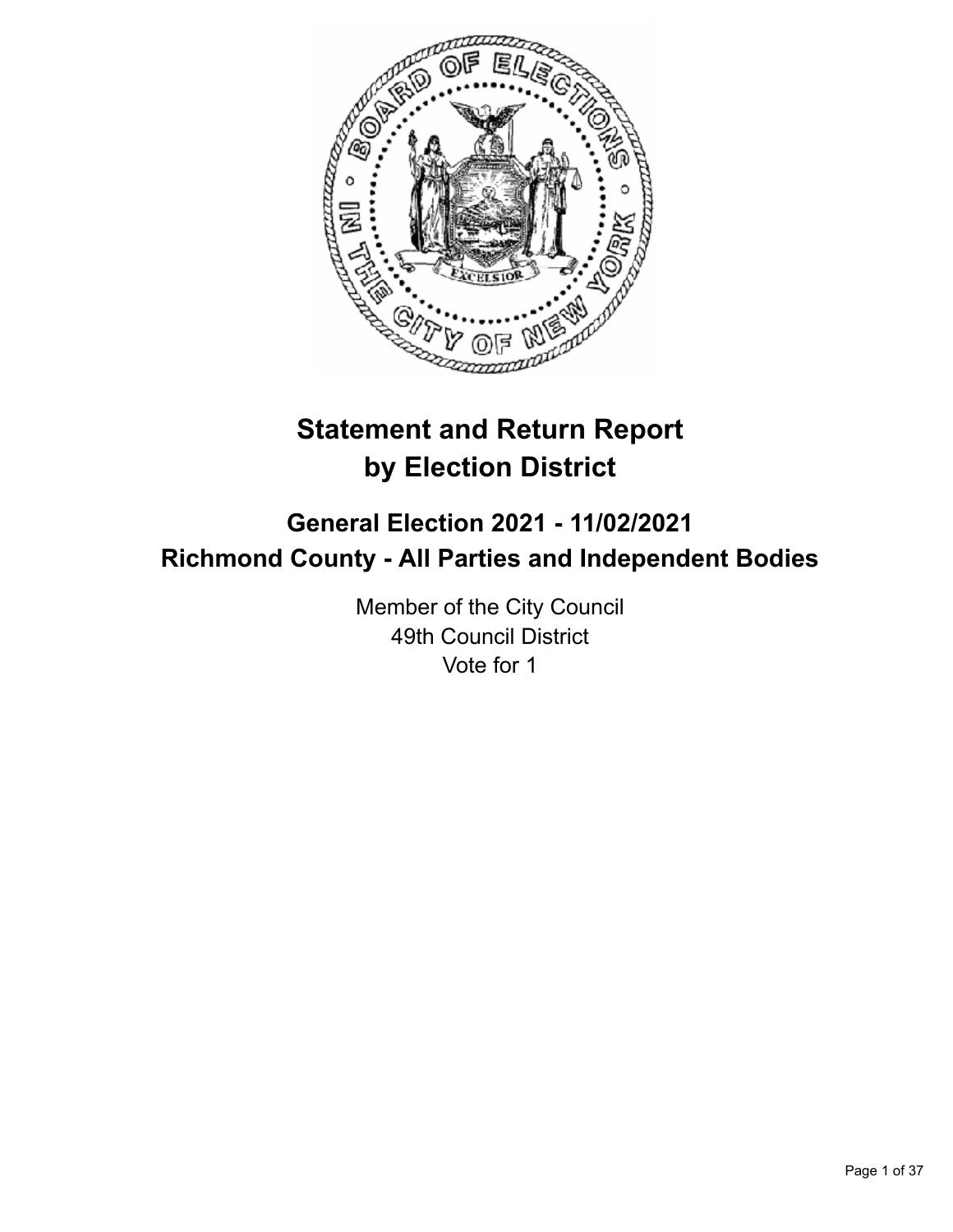

| PUBLIC COUNTER                                           | 333      |
|----------------------------------------------------------|----------|
| <b>MANUALLY COUNTED EMERGENCY</b>                        | $\Omega$ |
| ABSENTEE / MILITARY                                      | 18       |
| AFFIDAVIT                                                |          |
| <b>Total Ballots</b>                                     | 352      |
| Less - Inapplicable Federal/Special Presidential Ballots | 0        |
| <b>Total Applicable Ballots</b>                          | 352      |
| KAMILLAH HANKS (DEMOCRATIC)                              | 280      |
| PATRICIA RONDINELLI (REPUBLICAN)                         | 44       |
| JASON R. PRICE (ORDINARY PEOPLE)                         | 11       |
| <b>Total Votes</b>                                       | 335      |
| Unrecorded                                               | 17       |

## **002/61**

| PUBLIC COUNTER                                           | 289 |
|----------------------------------------------------------|-----|
| MANUALLY COUNTED EMERGENCY                               | 0   |
| ABSENTEE / MILITARY                                      | 34  |
| AFFIDAVIT                                                | 2   |
| <b>Total Ballots</b>                                     | 325 |
| Less - Inapplicable Federal/Special Presidential Ballots | 0   |
| <b>Total Applicable Ballots</b>                          | 325 |
| KAMILLAH HANKS (DEMOCRATIC)                              | 242 |
| PATRICIA RONDINELLI (REPUBLICAN)                         | 59  |
| JASON R. PRICE (ORDINARY PEOPLE)                         | 10  |
| JOHN SAVARESE (WRITE-IN)                                 | 1   |
| <b>Total Votes</b>                                       | 312 |
| Unrecorded                                               | 13  |

| PUBLIC COUNTER                                           | 365 |
|----------------------------------------------------------|-----|
| <b>MANUALLY COUNTED EMERGENCY</b>                        | 0   |
| ABSENTEE / MILITARY                                      | 24  |
| AFFIDAVIT                                                | 4   |
| <b>Total Ballots</b>                                     | 393 |
| Less - Inapplicable Federal/Special Presidential Ballots | 0   |
| <b>Total Applicable Ballots</b>                          | 393 |
| KAMILLAH HANKS (DEMOCRATIC)                              | 294 |
| PATRICIA RONDINELLI (REPUBLICAN)                         | 68  |
| JASON R. PRICE (ORDINARY PEOPLE)                         | 16  |
| AMOY K. BARNES (WRITE-IN)                                | 1   |
| LORRAINE A. HONOR (WRITE-IN)                             | 1   |
| <b>Total Votes</b>                                       | 380 |
| Unrecorded                                               | 13  |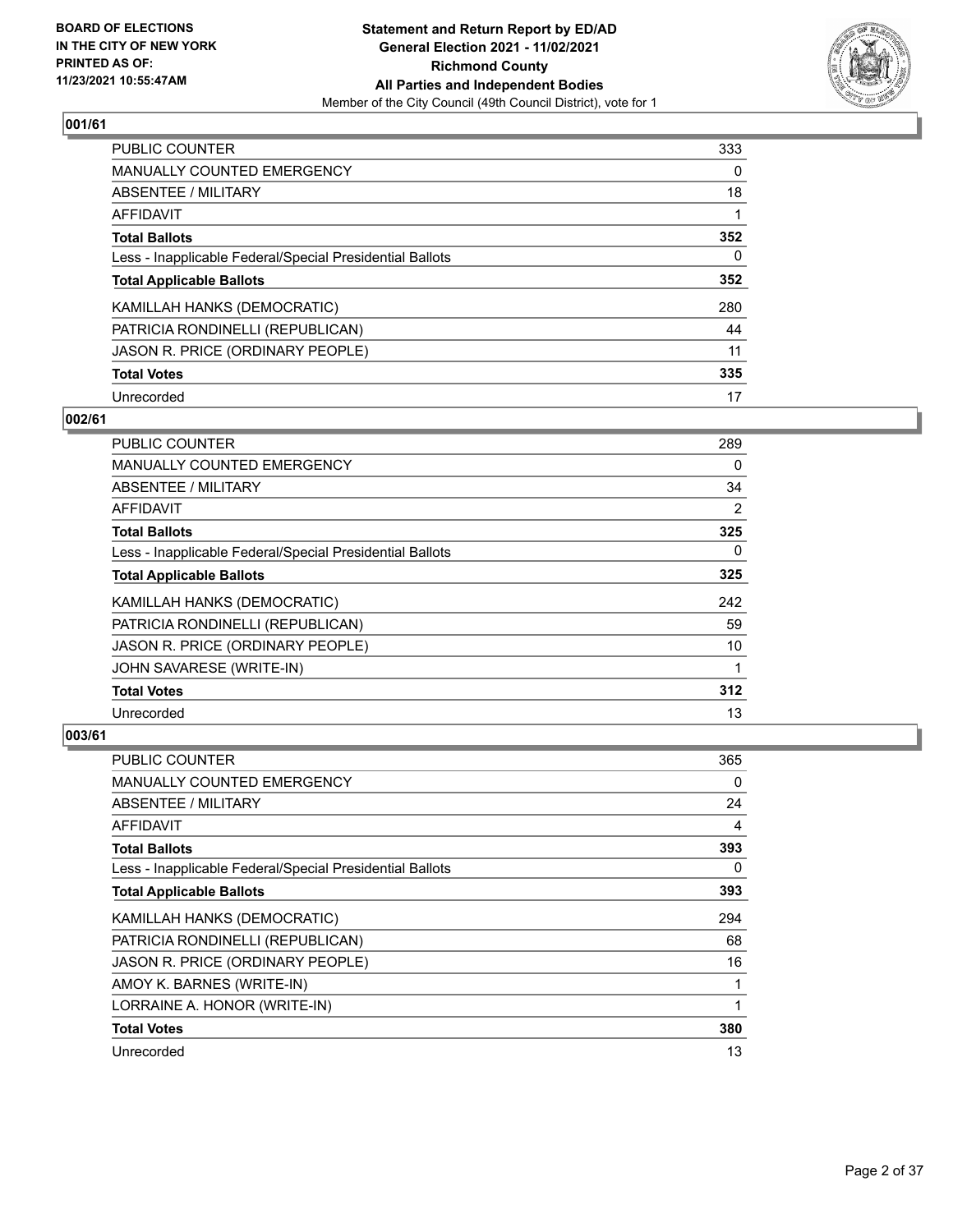

| <b>PUBLIC COUNTER</b>                                    | 222 |
|----------------------------------------------------------|-----|
| <b>MANUALLY COUNTED EMERGENCY</b>                        | 0   |
| ABSENTEE / MILITARY                                      | 17  |
| AFFIDAVIT                                                |     |
| <b>Total Ballots</b>                                     | 240 |
| Less - Inapplicable Federal/Special Presidential Ballots | 0   |
| <b>Total Applicable Ballots</b>                          | 240 |
| KAMILLAH HANKS (DEMOCRATIC)                              | 171 |
| PATRICIA RONDINELLI (REPUBLICAN)                         | 55  |
| JASON R. PRICE (ORDINARY PEOPLE)                         | 6   |
| <b>Total Votes</b>                                       | 232 |
| Unrecorded                                               | 8   |

#### **005/61**

| <b>PUBLIC COUNTER</b>                                    | 189      |
|----------------------------------------------------------|----------|
| <b>MANUALLY COUNTED EMERGENCY</b>                        | 0        |
| ABSENTEE / MILITARY                                      | 12       |
| <b>AFFIDAVIT</b>                                         |          |
| <b>Total Ballots</b>                                     | 202      |
| Less - Inapplicable Federal/Special Presidential Ballots | $\Omega$ |
| <b>Total Applicable Ballots</b>                          | 202      |
| KAMILLAH HANKS (DEMOCRATIC)                              | 157      |
| PATRICIA RONDINELLI (REPUBLICAN)                         | 27       |
| JASON R. PRICE (ORDINARY PEOPLE)                         | 8        |
| <b>Total Votes</b>                                       | 192      |
| Unrecorded                                               | 10       |

| <b>PUBLIC COUNTER</b>                                    | 156      |
|----------------------------------------------------------|----------|
| <b>MANUALLY COUNTED EMERGENCY</b>                        | $\Omega$ |
| ABSENTEE / MILITARY                                      | 40       |
| AFFIDAVIT                                                | $\Omega$ |
| <b>Total Ballots</b>                                     | 196      |
| Less - Inapplicable Federal/Special Presidential Ballots | $\Omega$ |
| <b>Total Applicable Ballots</b>                          | 196      |
| KAMILLAH HANKS (DEMOCRATIC)                              | 120      |
| PATRICIA RONDINELLI (REPUBLICAN)                         | 71       |
| JASON R. PRICE (ORDINARY PEOPLE)                         |          |
| <b>Total Votes</b>                                       | 192      |
| Unrecorded                                               | 4        |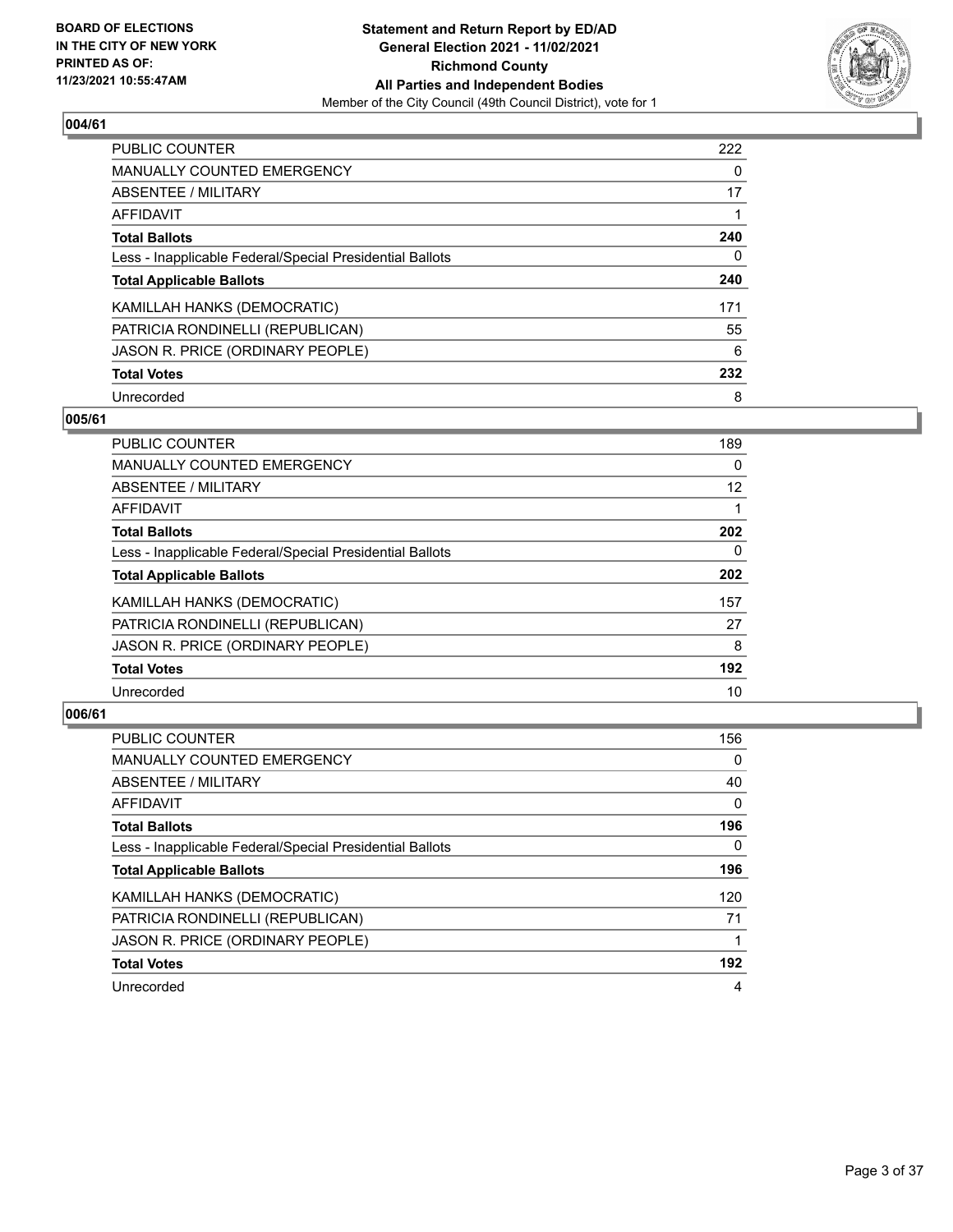

| <b>PUBLIC COUNTER</b>                                    | 174      |
|----------------------------------------------------------|----------|
| <b>MANUALLY COUNTED EMERGENCY</b>                        | $\Omega$ |
| <b>ABSENTEE / MILITARY</b>                               | 9        |
| AFFIDAVIT                                                | 0        |
| <b>Total Ballots</b>                                     | 183      |
| Less - Inapplicable Federal/Special Presidential Ballots | 0        |
| <b>Total Applicable Ballots</b>                          | 183      |
| KAMILLAH HANKS (DEMOCRATIC)                              | 161      |
| PATRICIA RONDINELLI (REPUBLICAN)                         | 10       |
| JASON R. PRICE (ORDINARY PEOPLE)                         | 7        |
| <b>Total Votes</b>                                       | 178      |
| Unrecorded                                               | 5        |

#### **008/61**

| PUBLIC COUNTER                                           | 110      |
|----------------------------------------------------------|----------|
| <b>MANUALLY COUNTED EMERGENCY</b>                        | $\Omega$ |
| ABSENTEE / MILITARY                                      | 9        |
| AFFIDAVIT                                                |          |
| <b>Total Ballots</b>                                     | 120      |
| Less - Inapplicable Federal/Special Presidential Ballots | 0        |
| <b>Total Applicable Ballots</b>                          | 120      |
| KAMILLAH HANKS (DEMOCRATIC)                              | 102      |
| PATRICIA RONDINELLI (REPUBLICAN)                         | 11       |
| JASON R. PRICE (ORDINARY PEOPLE)                         |          |
| JIMMIE E. BARNES (WRITE-IN)                              |          |
| <b>Total Votes</b>                                       | 115      |
| Unrecorded                                               | 5        |

| PUBLIC COUNTER                                           | 388 |
|----------------------------------------------------------|-----|
| MANUALLY COUNTED EMERGENCY                               | 0   |
| ABSENTEE / MILITARY                                      | 20  |
| AFFIDAVIT                                                | 1   |
| <b>Total Ballots</b>                                     | 409 |
| Less - Inapplicable Federal/Special Presidential Ballots | 0   |
| <b>Total Applicable Ballots</b>                          | 409 |
| KAMILLAH HANKS (DEMOCRATIC)                              | 286 |
| PATRICIA RONDINELLI (REPUBLICAN)                         | 88  |
| JASON R. PRICE (ORDINARY PEOPLE)                         | 10  |
| MEG VENTRUDO (WRITE-IN)                                  | 1   |
| TROY J. MCGHIE (WRITE-IN)                                | 4   |
| <b>Total Votes</b>                                       | 389 |
| Unrecorded                                               | 20  |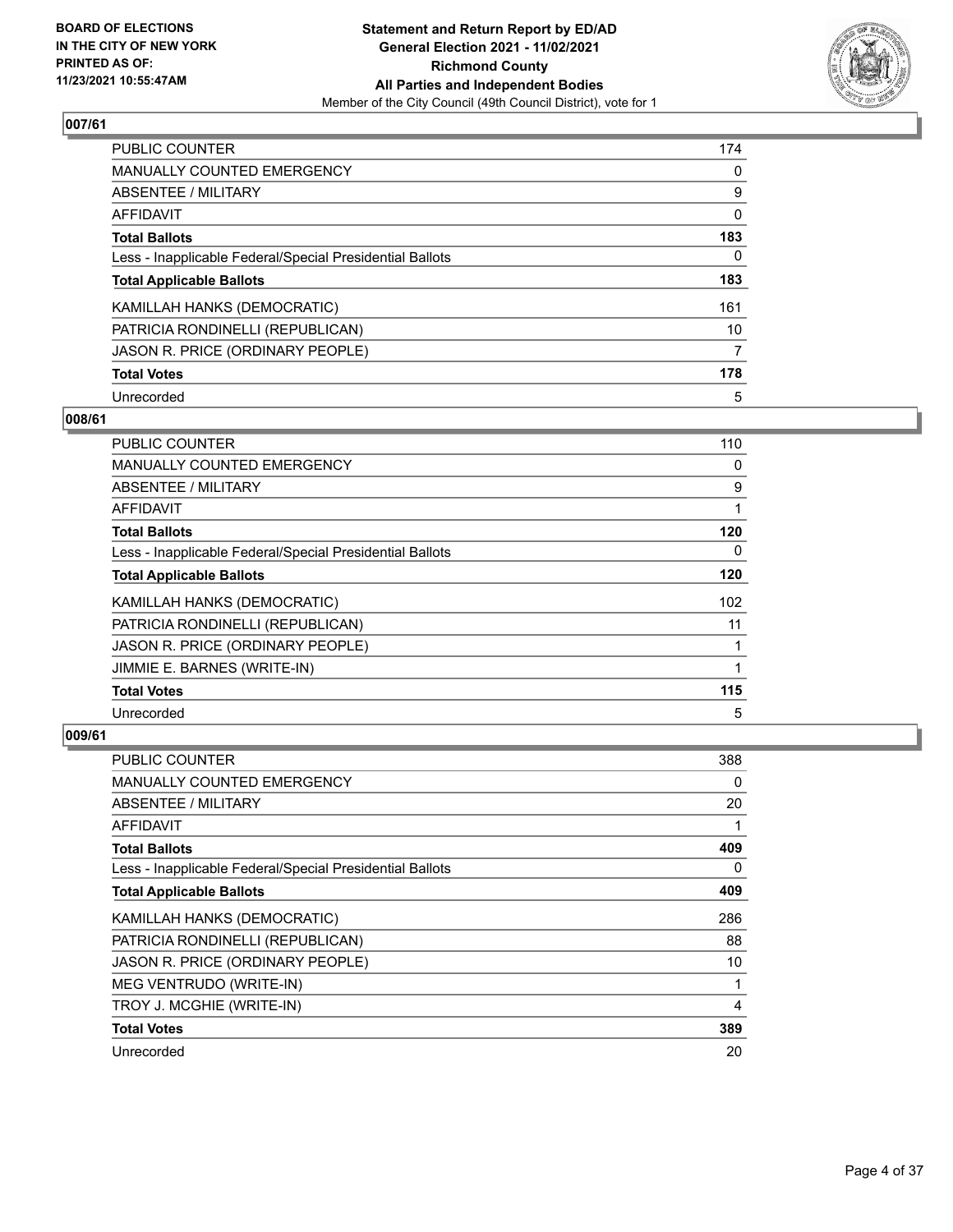

| <b>PUBLIC COUNTER</b>                                    | 309      |
|----------------------------------------------------------|----------|
| <b>MANUALLY COUNTED EMERGENCY</b>                        | 0        |
| ABSENTEE / MILITARY                                      | 20       |
| AFFIDAVIT                                                | $\Omega$ |
| <b>Total Ballots</b>                                     | 329      |
| Less - Inapplicable Federal/Special Presidential Ballots | 0        |
| <b>Total Applicable Ballots</b>                          | 329      |
| KAMILLAH HANKS (DEMOCRATIC)                              | 221      |
| PATRICIA RONDINELLI (REPUBLICAN)                         | 72       |
| JASON R. PRICE (ORDINARY PEOPLE)                         | 8        |
| AMOY K. BARNES (WRITE-IN)                                |          |
| <b>Total Votes</b>                                       | 302      |
| Unrecorded                                               | 27       |

# **011/61**

| PUBLIC COUNTER                                           | 281      |
|----------------------------------------------------------|----------|
| <b>MANUALLY COUNTED EMERGENCY</b>                        | 0        |
| ABSENTEE / MILITARY                                      | 29       |
| AFFIDAVIT                                                | $\Omega$ |
| <b>Total Ballots</b>                                     | 310      |
| Less - Inapplicable Federal/Special Presidential Ballots | $\Omega$ |
| <b>Total Applicable Ballots</b>                          | 310      |
| KAMILLAH HANKS (DEMOCRATIC)                              | 199      |
| PATRICIA RONDINELLI (REPUBLICAN)                         | 87       |
| JASON R. PRICE (ORDINARY PEOPLE)                         | 14       |
| <b>Total Votes</b>                                       | 300      |
| Unrecorded                                               | 10       |

| PUBLIC COUNTER                                           | 590 |
|----------------------------------------------------------|-----|
| <b>MANUALLY COUNTED EMERGENCY</b>                        | 0   |
| ABSENTEE / MILITARY                                      | 27  |
| AFFIDAVIT                                                | 2   |
| <b>Total Ballots</b>                                     | 619 |
| Less - Inapplicable Federal/Special Presidential Ballots | 0   |
| <b>Total Applicable Ballots</b>                          | 619 |
| KAMILLAH HANKS (DEMOCRATIC)                              | 327 |
| PATRICIA RONDINELLI (REPUBLICAN)                         | 261 |
| JASON R. PRICE (ORDINARY PEOPLE)                         | 6   |
| MAYA D. WILEY (WRITE-IN)                                 |     |
| TROY J. MCGHIE (WRITE-IN)                                | 2   |
| UNATTRIBUTABLE WRITE-IN (WRITE-IN)                       | 1   |
| <b>Total Votes</b>                                       | 598 |
| Unrecorded                                               | 21  |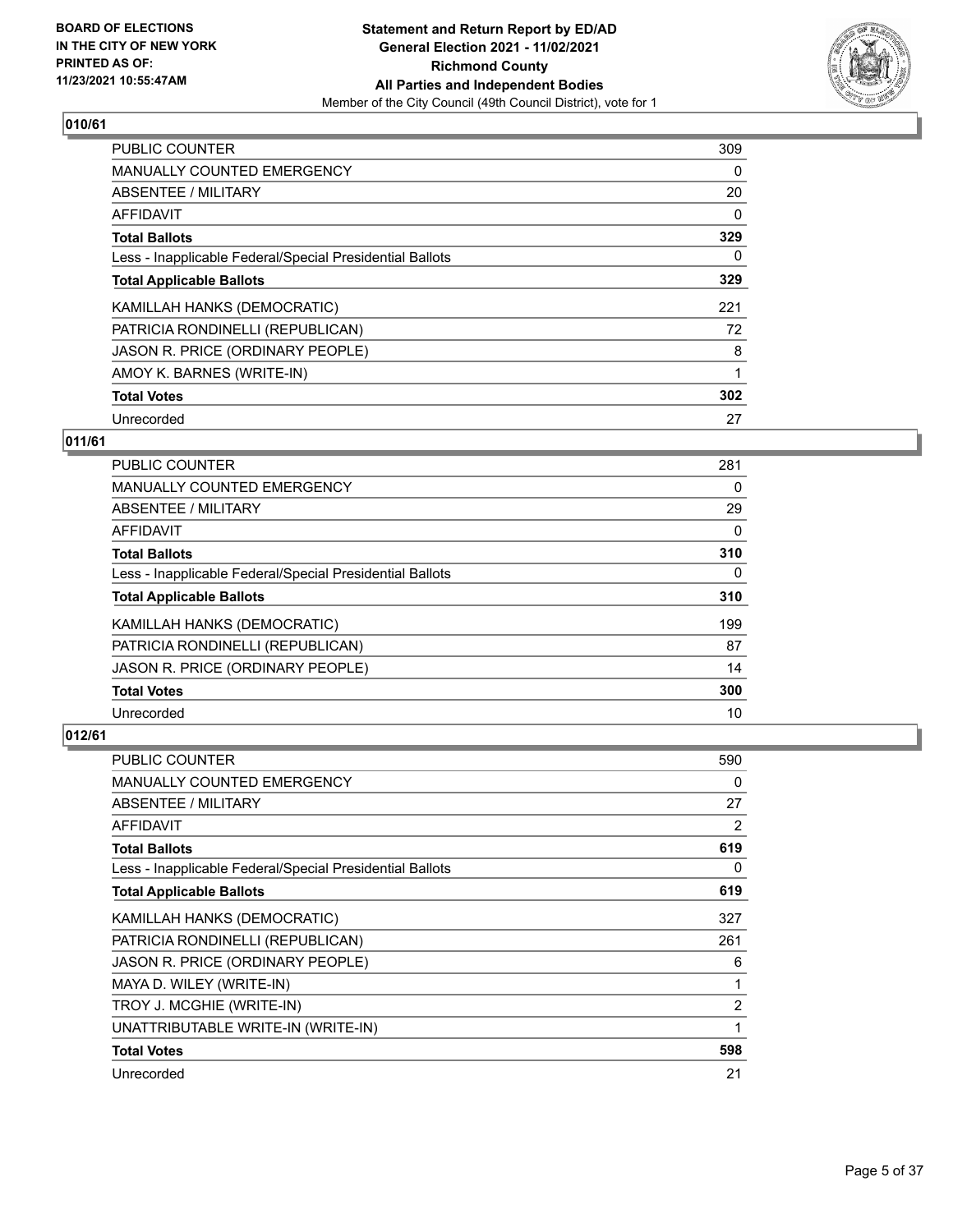

| <b>PUBLIC COUNTER</b>                                    | 286            |
|----------------------------------------------------------|----------------|
| MANUALLY COUNTED EMERGENCY                               | 0              |
| ABSENTEE / MILITARY                                      | 11             |
| <b>AFFIDAVIT</b>                                         | 0              |
| <b>Total Ballots</b>                                     | 297            |
| Less - Inapplicable Federal/Special Presidential Ballots | 0              |
| <b>Total Applicable Ballots</b>                          | 297            |
| KAMILLAH HANKS (DEMOCRATIC)                              | 177            |
| PATRICIA RONDINELLI (REPUBLICAN)                         | 100            |
| JASON R. PRICE (ORDINARY PEOPLE)                         | 6              |
| JEANETTE RICHARDSON (WRITE-IN)                           |                |
| RICHARD BELL (WRITE-IN)                                  | $\overline{2}$ |
| ROBERT F. DIGGS (WRITE-IN)                               |                |
| <b>Total Votes</b>                                       | 287            |
| Unrecorded                                               | 10             |

# **014/61**

| <b>PUBLIC COUNTER</b>                                    | 361 |
|----------------------------------------------------------|-----|
| MANUALLY COUNTED EMERGENCY                               | 0   |
| ABSENTEE / MILITARY                                      | 20  |
| AFFIDAVIT                                                |     |
| <b>Total Ballots</b>                                     | 382 |
| Less - Inapplicable Federal/Special Presidential Ballots | 0   |
| <b>Total Applicable Ballots</b>                          | 382 |
| KAMILLAH HANKS (DEMOCRATIC)                              | 194 |
| PATRICIA RONDINELLI (REPUBLICAN)                         | 166 |
| JASON R. PRICE (ORDINARY PEOPLE)                         | 10  |
| MICHAEL C. RALLIS (WRITE-IN)                             |     |
| PETER BATTISTA (WRITE-IN)                                |     |
| <b>Total Votes</b>                                       | 372 |
| Unrecorded                                               | 10  |

| PUBLIC COUNTER                                           | 261            |
|----------------------------------------------------------|----------------|
| <b>MANUALLY COUNTED EMERGENCY</b>                        | 0              |
| ABSENTEE / MILITARY                                      | 8              |
| AFFIDAVIT                                                | $\overline{2}$ |
| <b>Total Ballots</b>                                     | 271            |
| Less - Inapplicable Federal/Special Presidential Ballots | 0              |
| <b>Total Applicable Ballots</b>                          | 271            |
| KAMILLAH HANKS (DEMOCRATIC)                              | 128            |
| PATRICIA RONDINELLI (REPUBLICAN)                         | 124            |
| JASON R. PRICE (ORDINARY PEOPLE)                         | 6              |
| AMOY K. BARNES (WRITE-IN)                                | $\overline{2}$ |
| SAL ALBANESE (WRITE-IN)                                  | 1              |
| <b>Total Votes</b>                                       | 261            |
| Unrecorded                                               | 10             |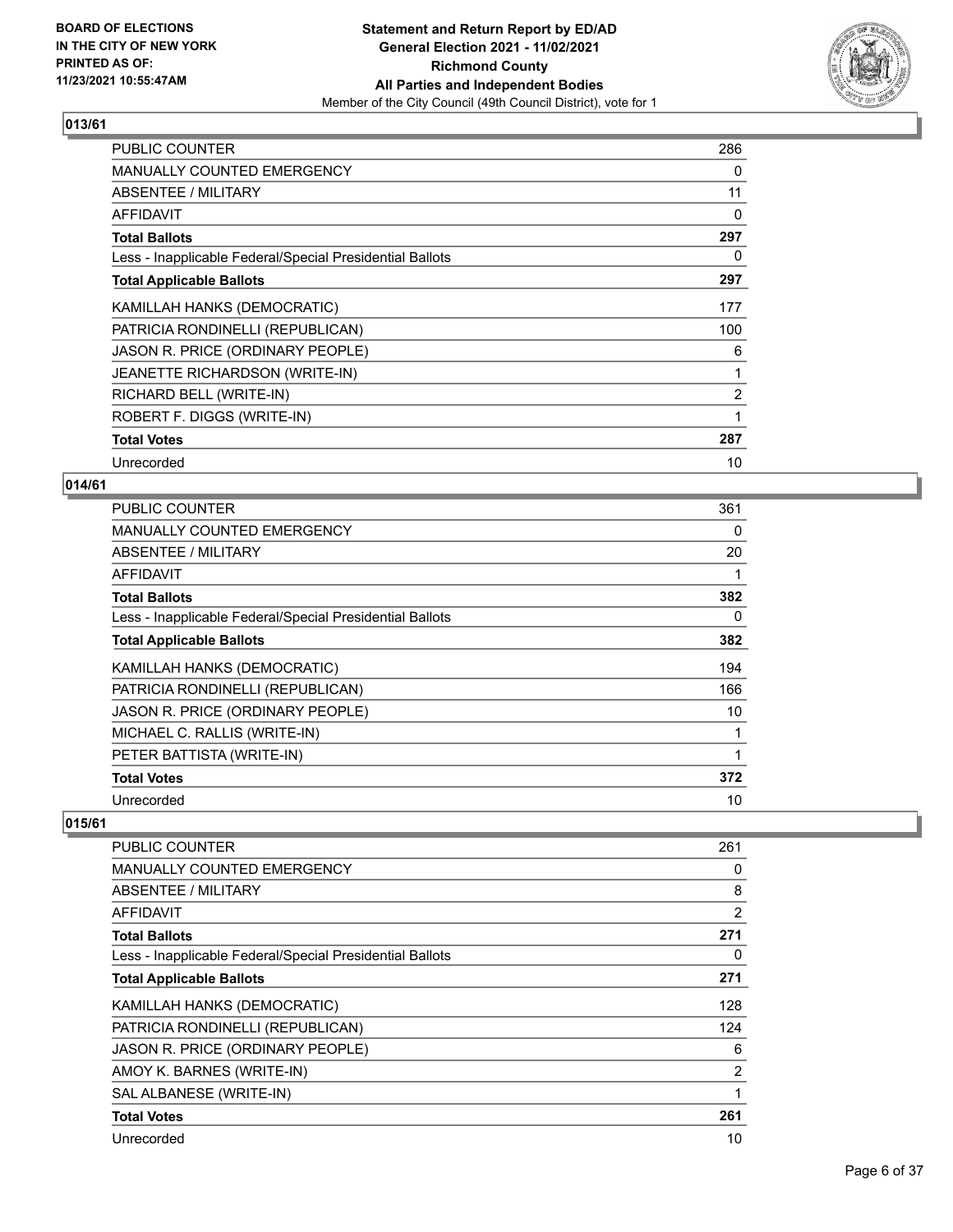

| PUBLIC COUNTER                                           | 211 |
|----------------------------------------------------------|-----|
| MANUALLY COUNTED EMERGENCY                               | 0   |
| ABSENTEE / MILITARY                                      | 10  |
| AFFIDAVIT                                                |     |
| <b>Total Ballots</b>                                     | 222 |
| Less - Inapplicable Federal/Special Presidential Ballots | 0   |
| <b>Total Applicable Ballots</b>                          | 222 |
| KAMILLAH HANKS (DEMOCRATIC)                              | 173 |
| PATRICIA RONDINELLI (REPUBLICAN)                         | 27  |
| JASON R. PRICE (ORDINARY PEOPLE)                         | 4   |
| <b>Total Votes</b>                                       | 204 |
| Unrecorded                                               | 18  |

## **017/61**

| <b>PUBLIC COUNTER</b>                                    | 259            |
|----------------------------------------------------------|----------------|
| MANUALLY COUNTED EMERGENCY                               | 0              |
| ABSENTEE / MILITARY                                      | 7              |
| AFFIDAVIT                                                | 1              |
| <b>Total Ballots</b>                                     | 267            |
| Less - Inapplicable Federal/Special Presidential Ballots | 0              |
| <b>Total Applicable Ballots</b>                          | 267            |
| KAMILLAH HANKS (DEMOCRATIC)                              | 200            |
| PATRICIA RONDINELLI (REPUBLICAN)                         | 51             |
| JASON R. PRICE (ORDINARY PEOPLE)                         | 4              |
| AMOY K. BARNES (WRITE-IN)                                | 1              |
| CESAR A. VARGAS (WRITE-IN)                               | $\overline{2}$ |
| <b>Total Votes</b>                                       | 258            |
| Unrecorded                                               | 9              |

| PUBLIC COUNTER                                           | 272 |
|----------------------------------------------------------|-----|
| <b>MANUALLY COUNTED EMERGENCY</b>                        | 0   |
| ABSENTEE / MILITARY                                      | 12  |
| AFFIDAVIT                                                | 0   |
| <b>Total Ballots</b>                                     | 284 |
| Less - Inapplicable Federal/Special Presidential Ballots | 0   |
| <b>Total Applicable Ballots</b>                          | 284 |
| KAMILLAH HANKS (DEMOCRATIC)                              | 160 |
| PATRICIA RONDINELLI (REPUBLICAN)                         | 108 |
| JASON R. PRICE (ORDINARY PEOPLE)                         | 9   |
| <b>Total Votes</b>                                       | 277 |
| Unrecorded                                               |     |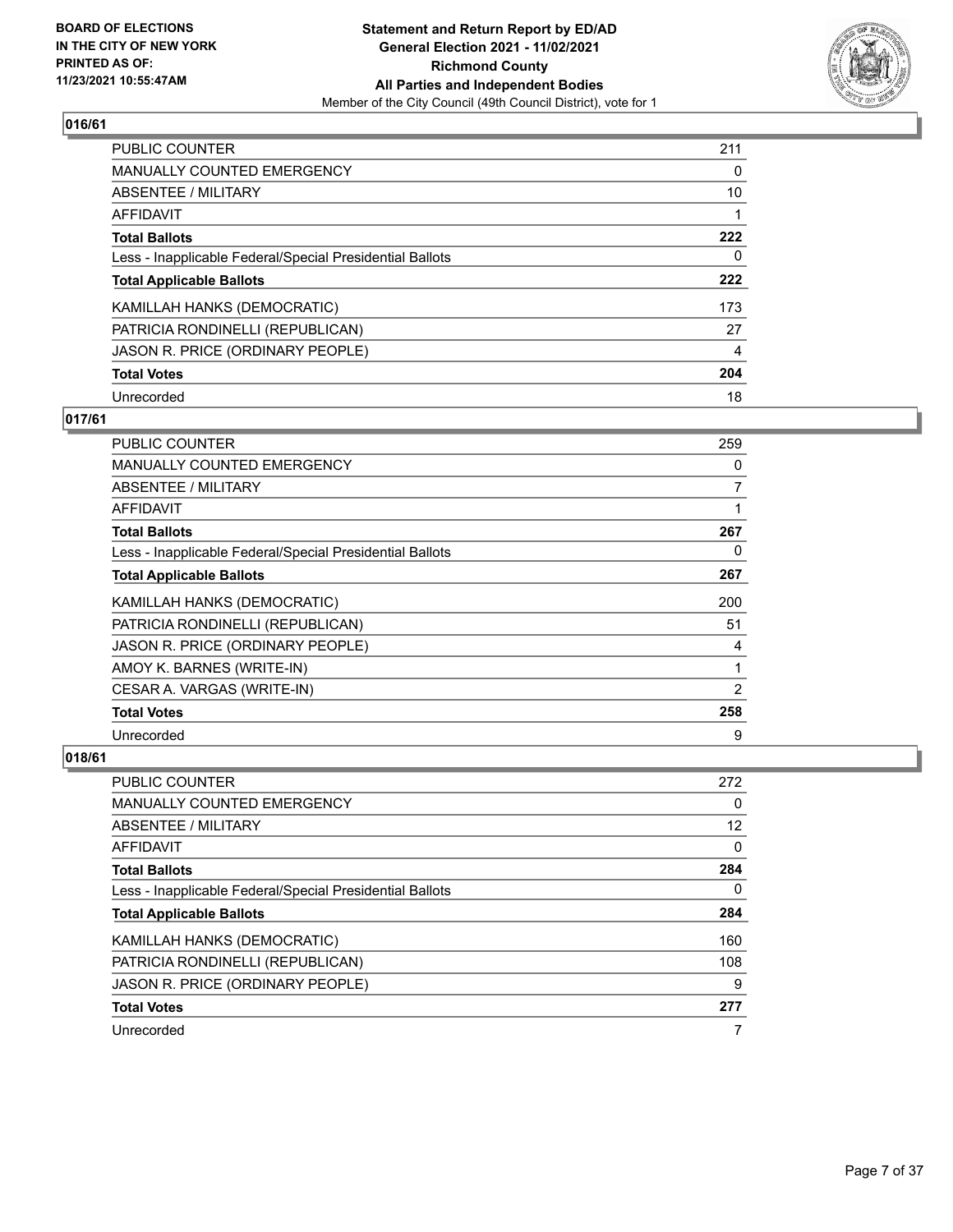

| <b>PUBLIC COUNTER</b>                                    | 312 |
|----------------------------------------------------------|-----|
| <b>MANUALLY COUNTED EMERGENCY</b>                        | 0   |
| <b>ABSENTEE / MILITARY</b>                               | 21  |
| <b>AFFIDAVIT</b>                                         |     |
| <b>Total Ballots</b>                                     | 334 |
| Less - Inapplicable Federal/Special Presidential Ballots | 0   |
| <b>Total Applicable Ballots</b>                          | 334 |
| KAMILLAH HANKS (DEMOCRATIC)                              | 170 |
| PATRICIA RONDINELLI (REPUBLICAN)                         | 144 |
| JASON R. PRICE (ORDINARY PEOPLE)                         | 3   |
| JOHN MULVEY (WRITE-IN)                                   |     |
| ROBERT M. FARINA (WRITE-IN)                              |     |
| <b>Total Votes</b>                                       | 319 |
| Unrecorded                                               | 15  |

# **020/61**

| PUBLIC COUNTER                                           | 319      |
|----------------------------------------------------------|----------|
| MANUALLY COUNTED EMERGENCY                               | $\Omega$ |
| ABSENTEE / MILITARY                                      | 7        |
| AFFIDAVIT                                                |          |
| <b>Total Ballots</b>                                     | 327      |
| Less - Inapplicable Federal/Special Presidential Ballots | 0        |
| <b>Total Applicable Ballots</b>                          | 327      |
| KAMILLAH HANKS (DEMOCRATIC)                              | 157      |
| PATRICIA RONDINELLI (REPUBLICAN)                         | 152      |
| JASON R. PRICE (ORDINARY PEOPLE)                         | 5        |
| <b>Total Votes</b>                                       | 314      |
| Unrecorded                                               | 13       |

| <b>PUBLIC COUNTER</b>                                    | 244 |
|----------------------------------------------------------|-----|
| <b>MANUALLY COUNTED EMERGENCY</b>                        | 0   |
| ABSENTEE / MILITARY                                      | 15  |
| AFFIDAVIT                                                |     |
| <b>Total Ballots</b>                                     | 260 |
| Less - Inapplicable Federal/Special Presidential Ballots | 0   |
| <b>Total Applicable Ballots</b>                          | 260 |
| KAMILLAH HANKS (DEMOCRATIC)                              | 193 |
| PATRICIA RONDINELLI (REPUBLICAN)                         | 44  |
| JASON R. PRICE (ORDINARY PEOPLE)                         | 10  |
| <b>Total Votes</b>                                       | 247 |
| Unrecorded                                               | 13  |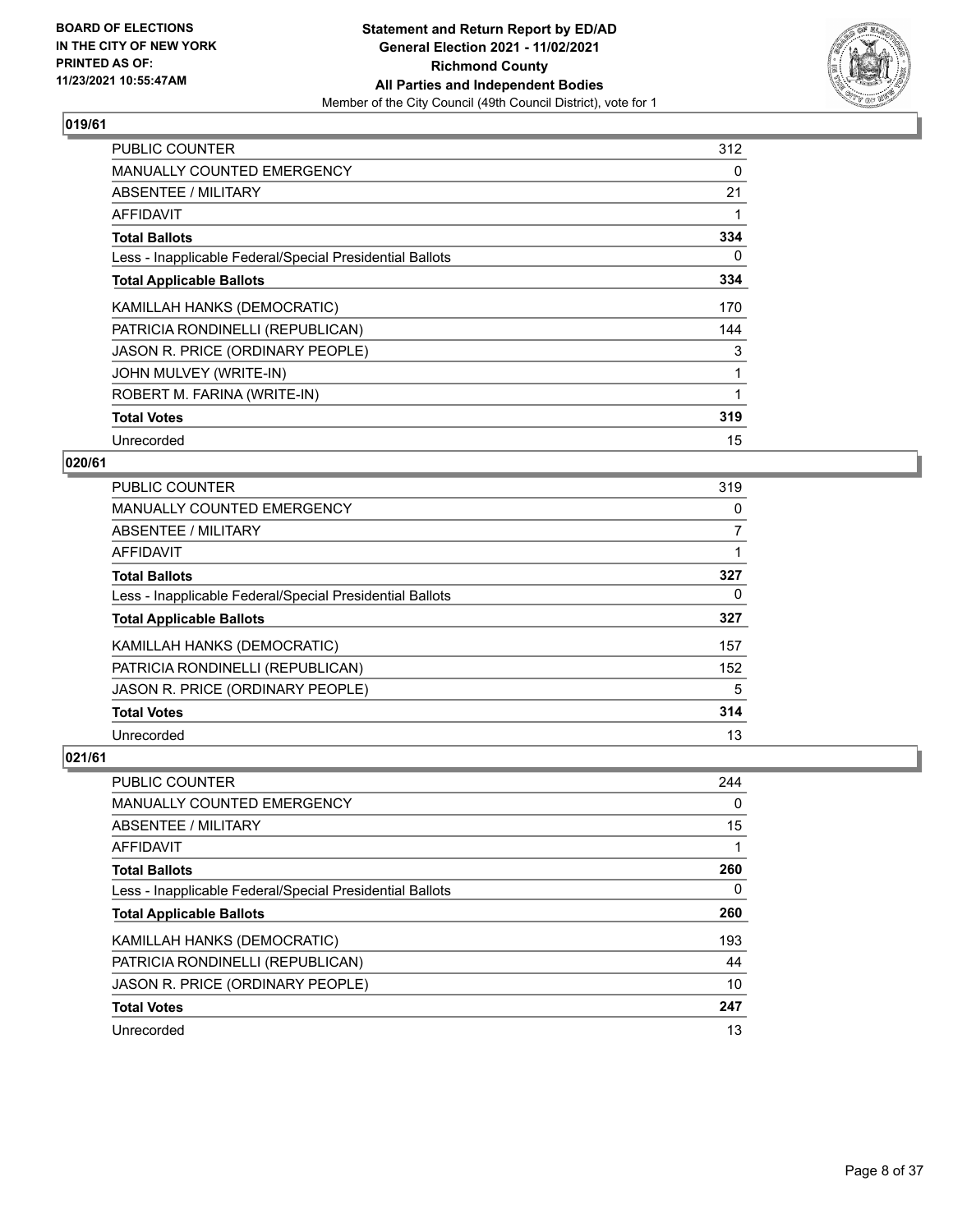

| <b>PUBLIC COUNTER</b>                                    | 238 |
|----------------------------------------------------------|-----|
| MANUALLY COUNTED EMERGENCY                               | 0   |
| ABSENTEE / MILITARY                                      | 17  |
| AFFIDAVIT                                                |     |
| <b>Total Ballots</b>                                     | 256 |
| Less - Inapplicable Federal/Special Presidential Ballots | 0   |
| <b>Total Applicable Ballots</b>                          | 256 |
| KAMILLAH HANKS (DEMOCRATIC)                              | 177 |
| PATRICIA RONDINELLI (REPUBLICAN)                         | 62  |
| JASON R. PRICE (ORDINARY PEOPLE)                         | 7   |
| AMAYA BROOKS (WRITE-IN)                                  |     |
| <b>Total Votes</b>                                       | 247 |
| Unrecorded                                               | 9   |

# **023/61**

| <b>PUBLIC COUNTER</b>                                    | 207 |
|----------------------------------------------------------|-----|
| <b>MANUALLY COUNTED EMERGENCY</b>                        | 0   |
| ABSENTEE / MILITARY                                      | 16  |
| AFFIDAVIT                                                | 0   |
| <b>Total Ballots</b>                                     | 223 |
| Less - Inapplicable Federal/Special Presidential Ballots | 0   |
| <b>Total Applicable Ballots</b>                          | 223 |
| KAMILLAH HANKS (DEMOCRATIC)                              | 132 |
| PATRICIA RONDINELLI (REPUBLICAN)                         | 83  |
| JASON R. PRICE (ORDINARY PEOPLE)                         | 4   |
| <b>Total Votes</b>                                       | 219 |
| Unrecorded                                               | 4   |

| PUBLIC COUNTER                                           | 319 |
|----------------------------------------------------------|-----|
| MANUALLY COUNTED EMERGENCY                               | 0   |
| ABSENTEE / MILITARY                                      | 19  |
| AFFIDAVIT                                                | 0   |
| <b>Total Ballots</b>                                     | 338 |
| Less - Inapplicable Federal/Special Presidential Ballots | 0   |
| <b>Total Applicable Ballots</b>                          | 338 |
| KAMILLAH HANKS (DEMOCRATIC)                              | 143 |
| PATRICIA RONDINELLI (REPUBLICAN)                         | 168 |
| JASON R. PRICE (ORDINARY PEOPLE)                         | 7   |
| MICHAEL SCHNALL (WRITE-IN)                               | 2   |
| UNATTRIBUTABLE WRITE-IN (WRITE-IN)                       | 1   |
| <b>Total Votes</b>                                       | 321 |
| Unrecorded                                               | 17  |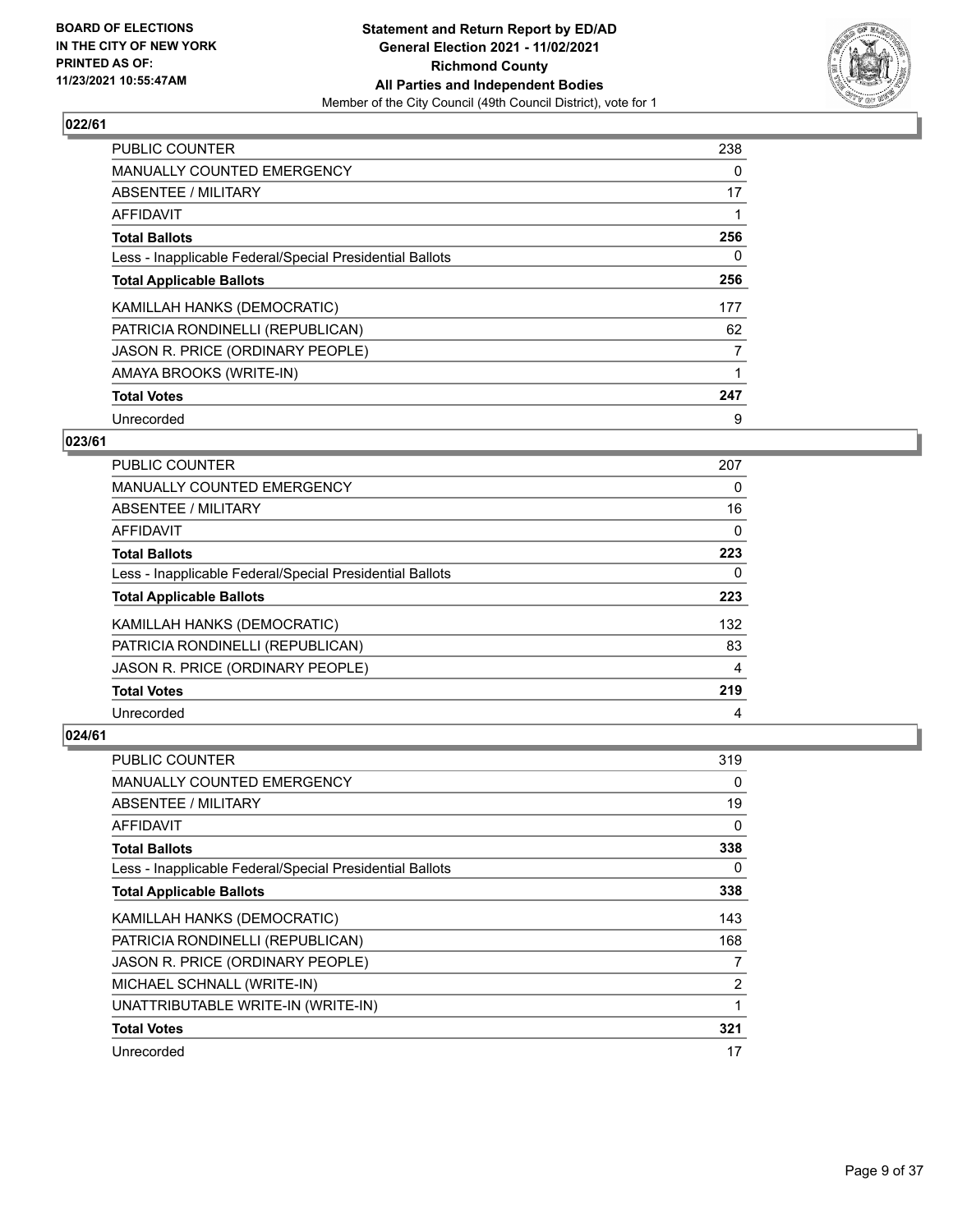

| <b>PUBLIC COUNTER</b>                                    | 264      |
|----------------------------------------------------------|----------|
| <b>MANUALLY COUNTED EMERGENCY</b>                        | 0        |
| ABSENTEE / MILITARY                                      | 19       |
| <b>AFFIDAVIT</b>                                         | $\Omega$ |
| <b>Total Ballots</b>                                     | 283      |
| Less - Inapplicable Federal/Special Presidential Ballots | 0        |
| <b>Total Applicable Ballots</b>                          | 283      |
| KAMILLAH HANKS (DEMOCRATIC)                              | 146      |
| PATRICIA RONDINELLI (REPUBLICAN)                         | 122      |
| JASON R. PRICE (ORDINARY PEOPLE)                         | 6        |
| <b>Total Votes</b>                                       | 274      |
| Unrecorded                                               | 9        |

#### **026/61**

| <b>PUBLIC COUNTER</b>                                    | 252      |
|----------------------------------------------------------|----------|
| <b>MANUALLY COUNTED EMERGENCY</b>                        | $\Omega$ |
| <b>ABSENTEE / MILITARY</b>                               | 19       |
| <b>AFFIDAVIT</b>                                         |          |
| <b>Total Ballots</b>                                     | 272      |
| Less - Inapplicable Federal/Special Presidential Ballots | $\Omega$ |
| <b>Total Applicable Ballots</b>                          | 272      |
| KAMILLAH HANKS (DEMOCRATIC)                              | 166      |
| PATRICIA RONDINELLI (REPUBLICAN)                         | 87       |
| JASON R. PRICE (ORDINARY PEOPLE)                         | 12       |
| <b>Total Votes</b>                                       | 265      |
| Unrecorded                                               |          |

| <b>PUBLIC COUNTER</b>                                    | 244 |
|----------------------------------------------------------|-----|
| <b>MANUALLY COUNTED EMERGENCY</b>                        | 0   |
| ABSENTEE / MILITARY                                      | 9   |
| <b>AFFIDAVIT</b>                                         |     |
| <b>Total Ballots</b>                                     | 254 |
| Less - Inapplicable Federal/Special Presidential Ballots | 0   |
| <b>Total Applicable Ballots</b>                          | 254 |
| KAMILLAH HANKS (DEMOCRATIC)                              | 162 |
| PATRICIA RONDINELLI (REPUBLICAN)                         | 85  |
| JASON R. PRICE (ORDINARY PEOPLE)                         | 3   |
| <b>Total Votes</b>                                       | 250 |
| Unrecorded                                               | 4   |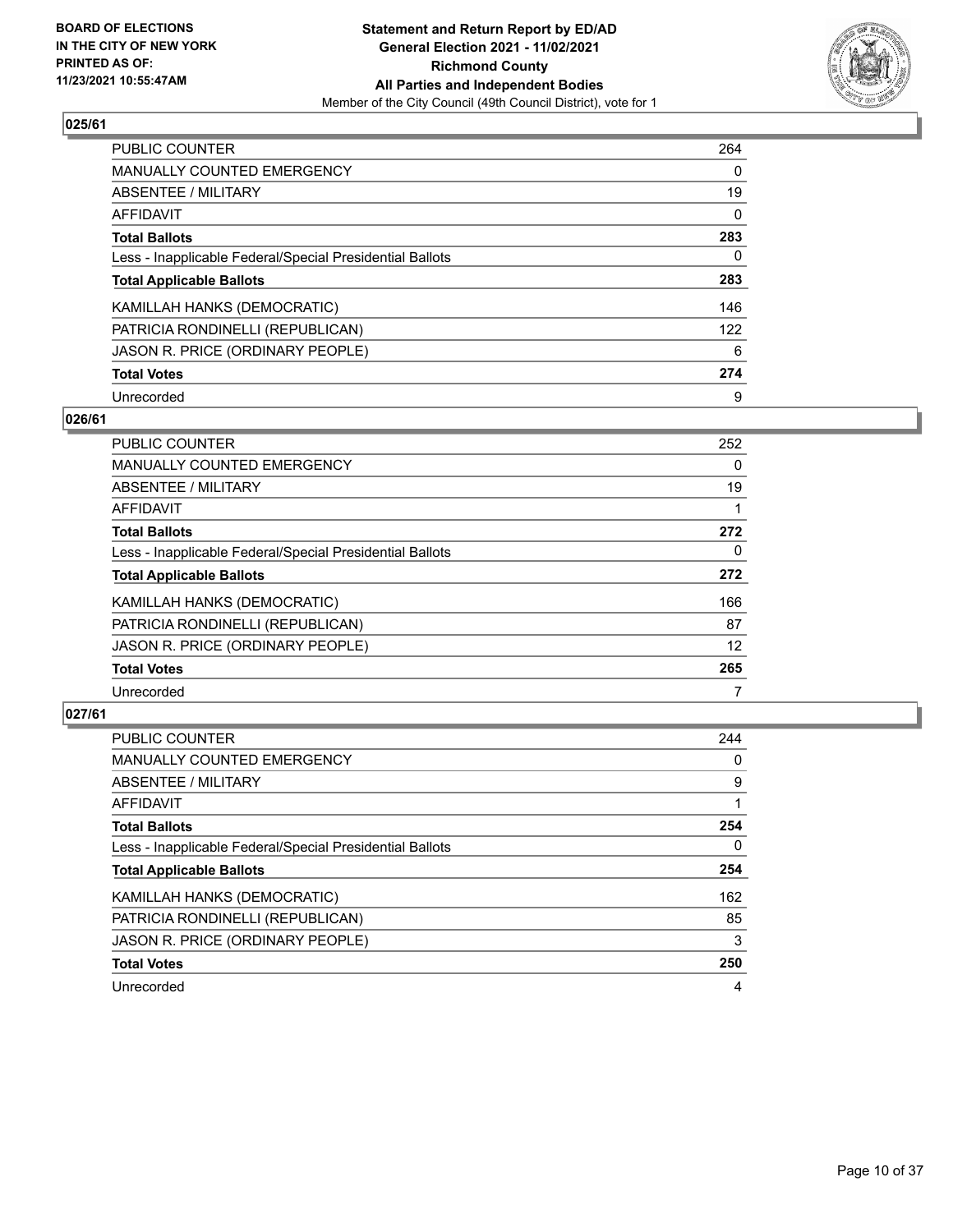

| <b>PUBLIC COUNTER</b>                                    | 185      |
|----------------------------------------------------------|----------|
| <b>MANUALLY COUNTED EMERGENCY</b>                        | $\Omega$ |
| <b>ABSENTEE / MILITARY</b>                               | 12       |
| AFFIDAVIT                                                | $\Omega$ |
| <b>Total Ballots</b>                                     | 197      |
| Less - Inapplicable Federal/Special Presidential Ballots | 0        |
| <b>Total Applicable Ballots</b>                          | 197      |
| KAMILLAH HANKS (DEMOCRATIC)                              | 126      |
| PATRICIA RONDINELLI (REPUBLICAN)                         | 59       |
| JASON R. PRICE (ORDINARY PEOPLE)                         | 4        |
| <b>Total Votes</b>                                       | 189      |
| Unrecorded                                               | 8        |

#### **029/61**

| <b>PUBLIC COUNTER</b>                                    | 291      |
|----------------------------------------------------------|----------|
| MANUALLY COUNTED EMERGENCY                               | $\Omega$ |
| <b>ABSENTEE / MILITARY</b>                               | 13       |
| <b>AFFIDAVIT</b>                                         | $\Omega$ |
| <b>Total Ballots</b>                                     | 304      |
| Less - Inapplicable Federal/Special Presidential Ballots | $\Omega$ |
| <b>Total Applicable Ballots</b>                          | 304      |
| KAMILLAH HANKS (DEMOCRATIC)                              | 136      |
| PATRICIA RONDINELLI (REPUBLICAN)                         | 146      |
| JASON R. PRICE (ORDINARY PEOPLE)                         | 6        |
| <b>Total Votes</b>                                       | 288      |
| Unrecorded                                               | 16       |

| <b>PUBLIC COUNTER</b>                                    | 289 |
|----------------------------------------------------------|-----|
| <b>MANUALLY COUNTED EMERGENCY</b>                        | 0   |
| ABSENTEE / MILITARY                                      | 17  |
| AFFIDAVIT                                                | 1   |
| <b>Total Ballots</b>                                     | 307 |
| Less - Inapplicable Federal/Special Presidential Ballots | 0   |
| <b>Total Applicable Ballots</b>                          | 307 |
| KAMILLAH HANKS (DEMOCRATIC)                              | 131 |
| PATRICIA RONDINELLI (REPUBLICAN)                         | 156 |
| JASON R. PRICE (ORDINARY PEOPLE)                         | 5   |
| SELINA GREY (WRITE-IN)                                   | 2   |
| UNATTRIBUTABLE WRITE-IN (WRITE-IN)                       | 1   |
| <b>Total Votes</b>                                       | 295 |
| Unrecorded                                               | 12  |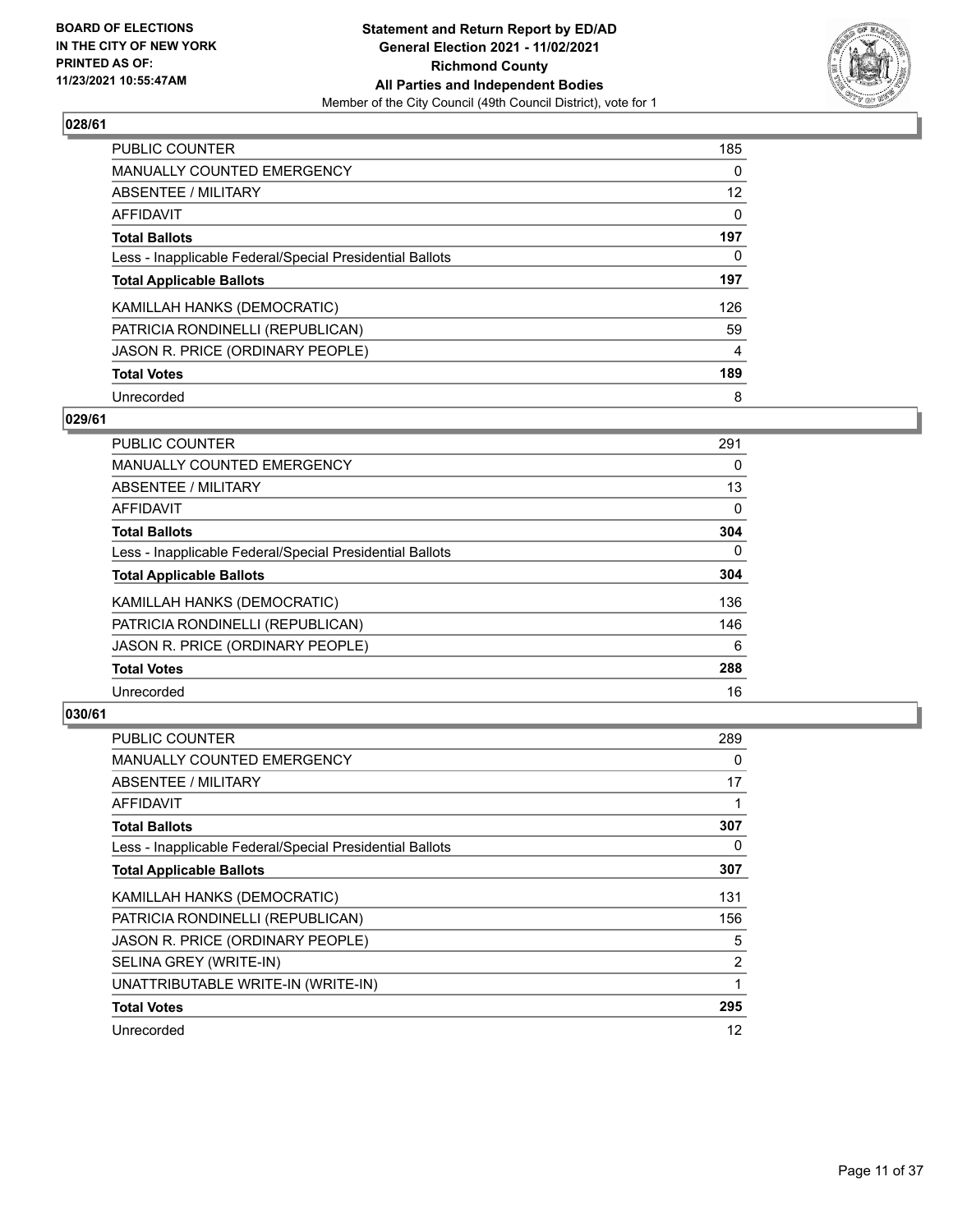

| <b>PUBLIC COUNTER</b>                                    | 291 |
|----------------------------------------------------------|-----|
| <b>MANUALLY COUNTED EMERGENCY</b>                        | 0   |
| <b>ABSENTEE / MILITARY</b>                               | 8   |
| AFFIDAVIT                                                |     |
| <b>Total Ballots</b>                                     | 300 |
| Less - Inapplicable Federal/Special Presidential Ballots | 0   |
| <b>Total Applicable Ballots</b>                          | 300 |
| KAMILLAH HANKS (DEMOCRATIC)                              | 200 |
| PATRICIA RONDINELLI (REPUBLICAN)                         | 82  |
| JASON R. PRICE (ORDINARY PEOPLE)                         | 9   |
| <b>Total Votes</b>                                       | 291 |
| Unrecorded                                               | 9   |

#### **032/61**

| <b>PUBLIC COUNTER</b>                                    | 272      |
|----------------------------------------------------------|----------|
| MANUALLY COUNTED EMERGENCY                               | 0        |
| ABSENTEE / MILITARY                                      | 14       |
| <b>AFFIDAVIT</b>                                         | 3        |
| <b>Total Ballots</b>                                     | 289      |
| Less - Inapplicable Federal/Special Presidential Ballots | $\Omega$ |
| <b>Total Applicable Ballots</b>                          | 289      |
| KAMILLAH HANKS (DEMOCRATIC)                              | 201      |
| PATRICIA RONDINELLI (REPUBLICAN)                         | 72       |
| JASON R. PRICE (ORDINARY PEOPLE)                         | 7        |
| <b>Total Votes</b>                                       | 280      |
| Unrecorded                                               | 9        |

| <b>PUBLIC COUNTER</b>                                    | 229      |
|----------------------------------------------------------|----------|
| <b>MANUALLY COUNTED EMERGENCY</b>                        | $\Omega$ |
| ABSENTEE / MILITARY                                      | 23       |
| AFFIDAVIT                                                |          |
| <b>Total Ballots</b>                                     | 253      |
| Less - Inapplicable Federal/Special Presidential Ballots | 0        |
| <b>Total Applicable Ballots</b>                          | 253      |
| KAMILLAH HANKS (DEMOCRATIC)                              | 186      |
| PATRICIA RONDINELLI (REPUBLICAN)                         | 54       |
| JASON R. PRICE (ORDINARY PEOPLE)                         | 4        |
| <b>Total Votes</b>                                       | 244      |
| Unrecorded                                               | 9        |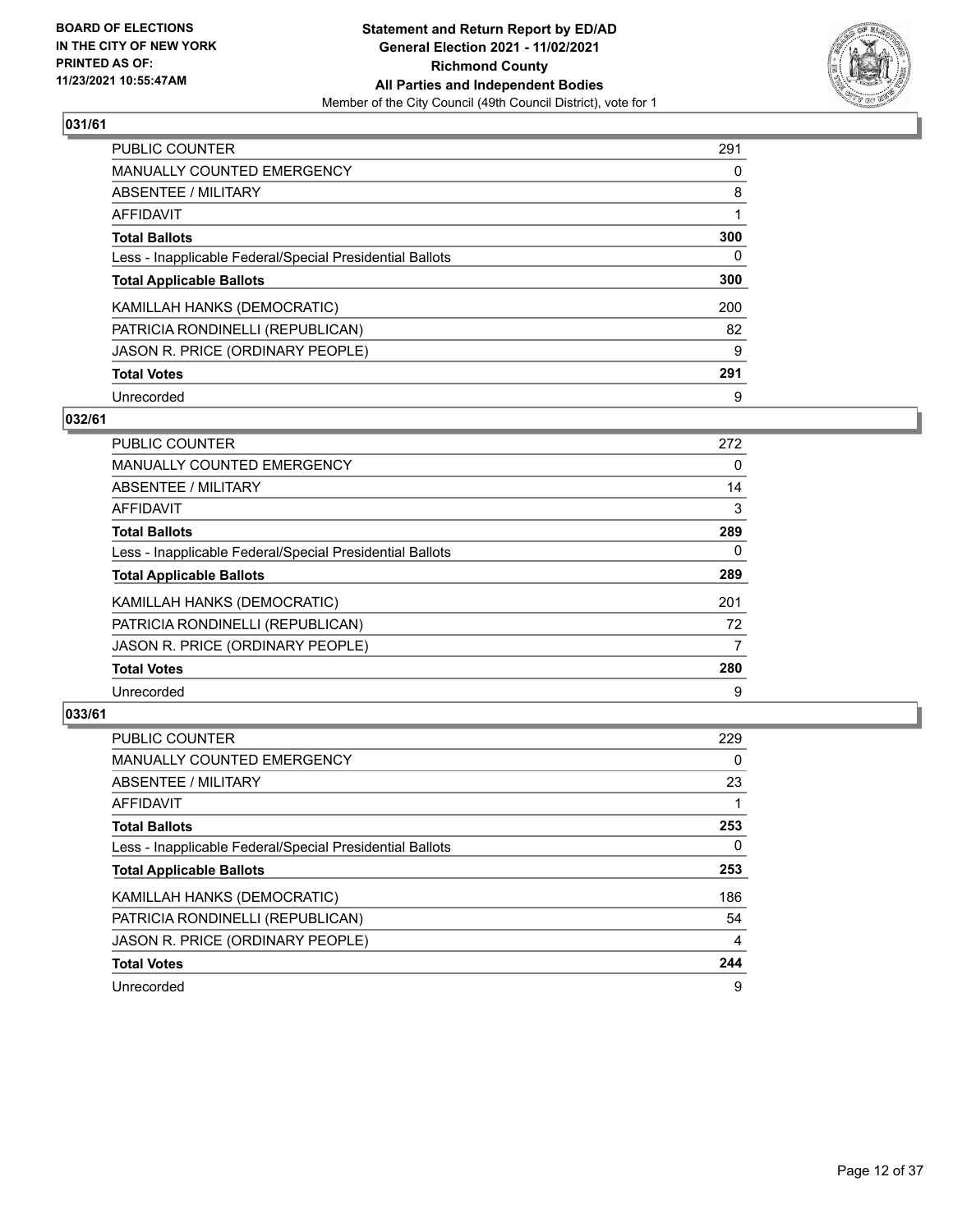

| <b>PUBLIC COUNTER</b>                                    | 378 |
|----------------------------------------------------------|-----|
| <b>MANUALLY COUNTED EMERGENCY</b>                        | 0   |
| ABSENTEE / MILITARY                                      | 22  |
| AFFIDAVIT                                                | 0   |
| <b>Total Ballots</b>                                     | 400 |
| Less - Inapplicable Federal/Special Presidential Ballots | 0   |
| <b>Total Applicable Ballots</b>                          | 400 |
| KAMILLAH HANKS (DEMOCRATIC)                              | 222 |
| PATRICIA RONDINELLI (REPUBLICAN)                         | 157 |
| JASON R. PRICE (ORDINARY PEOPLE)                         | 6   |
| MARIETTA CANNING (WRITE-IN)                              |     |
| UNATTRIBUTABLE WRITE-IN (WRITE-IN)                       |     |
| <b>Total Votes</b>                                       | 387 |
| Unrecorded                                               | 13  |

# **038/61**

| PUBLIC COUNTER                                           | 437 |
|----------------------------------------------------------|-----|
| <b>MANUALLY COUNTED EMERGENCY</b>                        | 0   |
| ABSENTEE / MILITARY                                      | 28  |
| AFFIDAVIT                                                | 2   |
| <b>Total Ballots</b>                                     | 467 |
| Less - Inapplicable Federal/Special Presidential Ballots | 0   |
| <b>Total Applicable Ballots</b>                          | 467 |
| KAMILLAH HANKS (DEMOCRATIC)                              | 198 |
| PATRICIA RONDINELLI (REPUBLICAN)                         | 250 |
| JASON R. PRICE (ORDINARY PEOPLE)                         | 5   |
| <b>Total Votes</b>                                       | 453 |
| Unrecorded                                               | 14  |

| PUBLIC COUNTER                                           | 422 |
|----------------------------------------------------------|-----|
| MANUALLY COUNTED EMERGENCY                               | 0   |
| ABSENTEE / MILITARY                                      | 8   |
| AFFIDAVIT                                                |     |
| <b>Total Ballots</b>                                     | 431 |
| Less - Inapplicable Federal/Special Presidential Ballots | 0   |
| <b>Total Applicable Ballots</b>                          | 431 |
| KAMILLAH HANKS (DEMOCRATIC)                              | 185 |
| PATRICIA RONDINELLI (REPUBLICAN)                         | 236 |
| JASON R. PRICE (ORDINARY PEOPLE)                         | 5   |
| AMOY K. BARNES (WRITE-IN)                                | 1   |
| <b>Total Votes</b>                                       | 427 |
| Unrecorded                                               | 4   |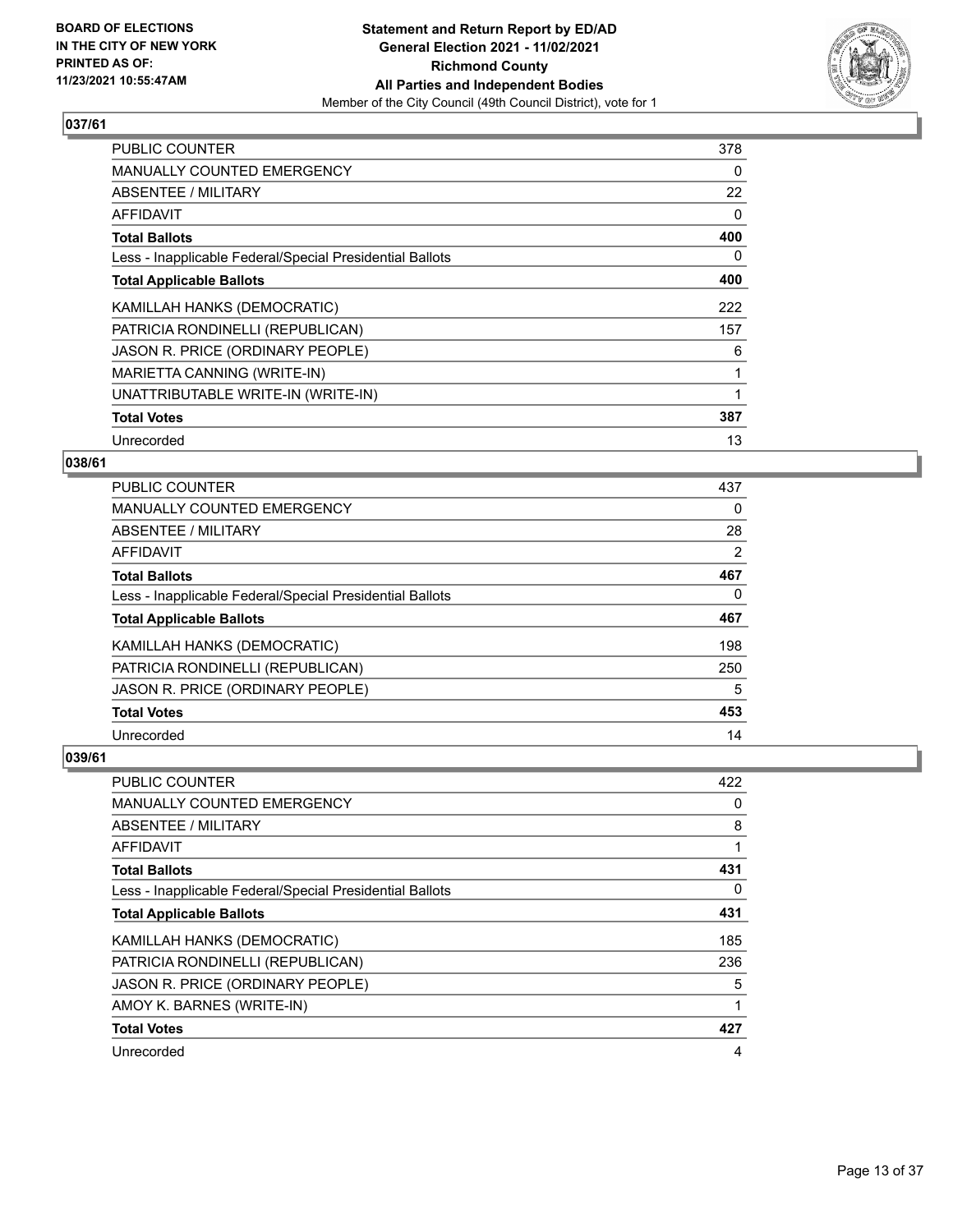

| PUBLIC COUNTER                                           | 434            |
|----------------------------------------------------------|----------------|
| MANUALLY COUNTED EMERGENCY                               | 0              |
| ABSENTEE / MILITARY                                      | 29             |
| AFFIDAVIT                                                | $\overline{2}$ |
| <b>Total Ballots</b>                                     | 465            |
| Less - Inapplicable Federal/Special Presidential Ballots | $\Omega$       |
| <b>Total Applicable Ballots</b>                          | 465            |
| KAMILLAH HANKS (DEMOCRATIC)                              | 182            |
| PATRICIA RONDINELLI (REPUBLICAN)                         | 260            |
| JASON R. PRICE (ORDINARY PEOPLE)                         | 3              |
| <b>Total Votes</b>                                       | 445            |
| Unrecorded                                               | 20             |

## **041/61**

| PUBLIC COUNTER                                           | 399      |
|----------------------------------------------------------|----------|
| <b>MANUALLY COUNTED EMERGENCY</b>                        | $\Omega$ |
| ABSENTEE / MILITARY                                      | 16       |
| AFFIDAVIT                                                | 2        |
| <b>Total Ballots</b>                                     | 417      |
| Less - Inapplicable Federal/Special Presidential Ballots | $\Omega$ |
| <b>Total Applicable Ballots</b>                          | 417      |
| KAMILLAH HANKS (DEMOCRATIC)                              | 119      |
| PATRICIA RONDINELLI (REPUBLICAN)                         | 280      |
| JASON R. PRICE (ORDINARY PEOPLE)                         | 3        |
| UNATTRIBUTABLE WRITE-IN (WRITE-IN)                       |          |
| <b>Total Votes</b>                                       | 403      |
| Unrecorded                                               | 14       |

| PUBLIC COUNTER                                           | 544 |
|----------------------------------------------------------|-----|
| MANUALLY COUNTED EMERGENCY                               | 0   |
| ABSENTEE / MILITARY                                      | 29  |
| AFFIDAVIT                                                |     |
| <b>Total Ballots</b>                                     | 574 |
| Less - Inapplicable Federal/Special Presidential Ballots | 0   |
| <b>Total Applicable Ballots</b>                          | 574 |
| KAMILLAH HANKS (DEMOCRATIC)                              | 196 |
| PATRICIA RONDINELLI (REPUBLICAN)                         | 347 |
| JASON R. PRICE (ORDINARY PEOPLE)                         | 4   |
| JERROLD O. KAVANAGH (WRITE-IN)                           | 1   |
| <b>Total Votes</b>                                       | 548 |
| Unrecorded                                               | 26  |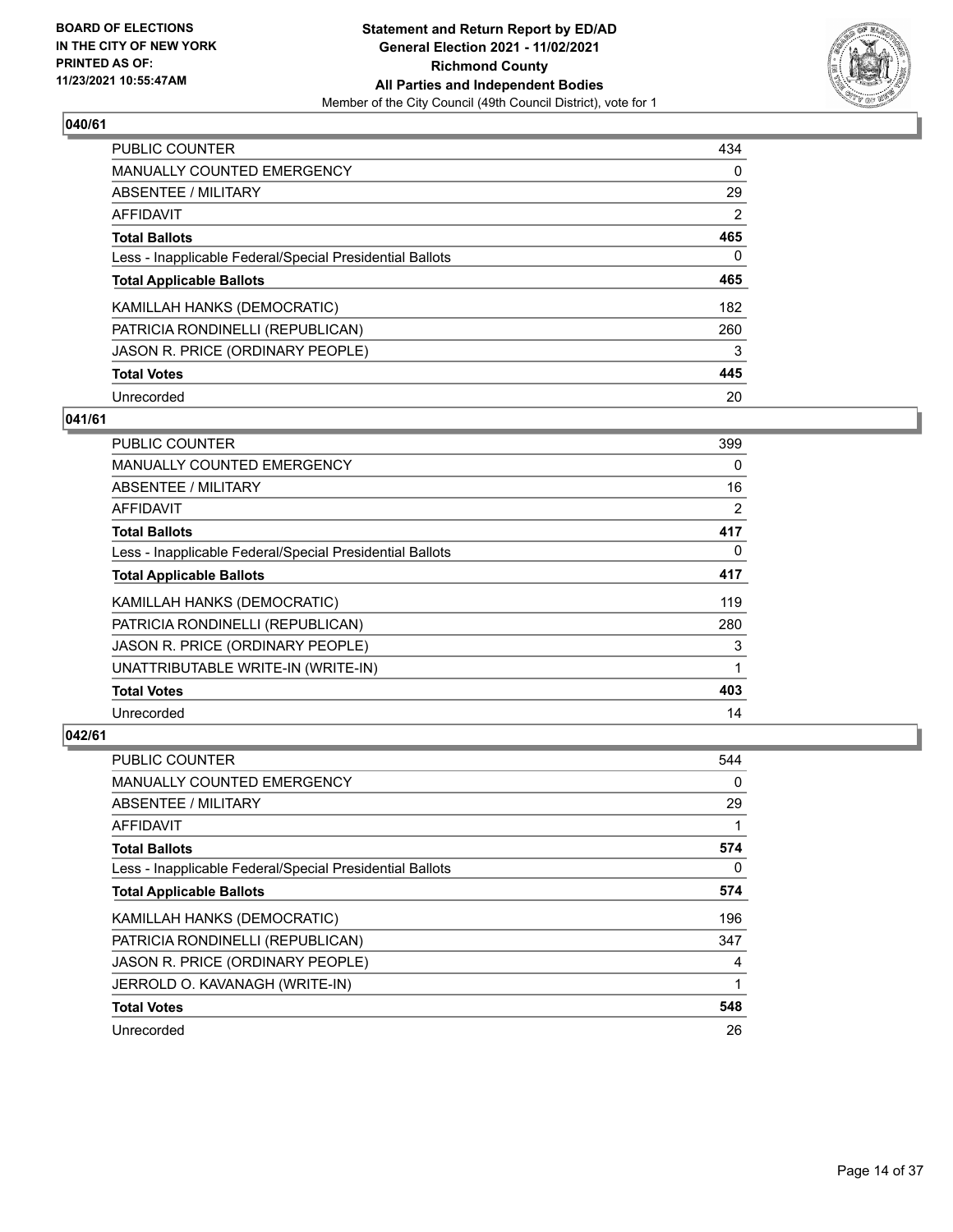

| <b>PUBLIC COUNTER</b>                                    | 351 |
|----------------------------------------------------------|-----|
| <b>MANUALLY COUNTED EMERGENCY</b>                        | 0   |
| ABSENTEE / MILITARY                                      | 8   |
| AFFIDAVIT                                                |     |
| <b>Total Ballots</b>                                     | 360 |
| Less - Inapplicable Federal/Special Presidential Ballots | 0   |
| <b>Total Applicable Ballots</b>                          | 360 |
| KAMILLAH HANKS (DEMOCRATIC)                              | 105 |
| PATRICIA RONDINELLI (REPUBLICAN)                         | 237 |
| JASON R. PRICE (ORDINARY PEOPLE)                         | 9   |
| JOSEPH R. BIDEN JR. (WRITE-IN)                           |     |
| <b>Total Votes</b>                                       | 352 |
| Unrecorded                                               | 8   |

# **044/61**

| PUBLIC COUNTER                                           | 319      |
|----------------------------------------------------------|----------|
| <b>MANUALLY COUNTED EMERGENCY</b>                        | 0        |
| ABSENTEE / MILITARY                                      | 25       |
| AFFIDAVIT                                                |          |
| <b>Total Ballots</b>                                     | 345      |
| Less - Inapplicable Federal/Special Presidential Ballots | $\Omega$ |
| <b>Total Applicable Ballots</b>                          | 345      |
| KAMILLAH HANKS (DEMOCRATIC)                              | 114      |
| PATRICIA RONDINELLI (REPUBLICAN)                         | 207      |
| JASON R. PRICE (ORDINARY PEOPLE)                         | 5        |
| SEAN M. PETERSON (WRITE-IN)                              |          |
| <b>Total Votes</b>                                       | 327      |
| Unrecorded                                               | 18       |

| PUBLIC COUNTER                                           | 144 |
|----------------------------------------------------------|-----|
| MANUALLY COUNTED EMERGENCY                               | 0   |
| ABSENTEE / MILITARY                                      | 3   |
| AFFIDAVIT                                                | 0   |
| <b>Total Ballots</b>                                     | 147 |
| Less - Inapplicable Federal/Special Presidential Ballots | 0   |
| <b>Total Applicable Ballots</b>                          | 147 |
| KAMILLAH HANKS (DEMOCRATIC)                              | 105 |
| PATRICIA RONDINELLI (REPUBLICAN)                         | 26  |
| JASON R. PRICE (ORDINARY PEOPLE)                         | 8   |
| UNATTRIBUTABLE WRITE-IN (WRITE-IN)                       | 1   |
| <b>Total Votes</b>                                       | 140 |
| Unrecorded                                               | 7   |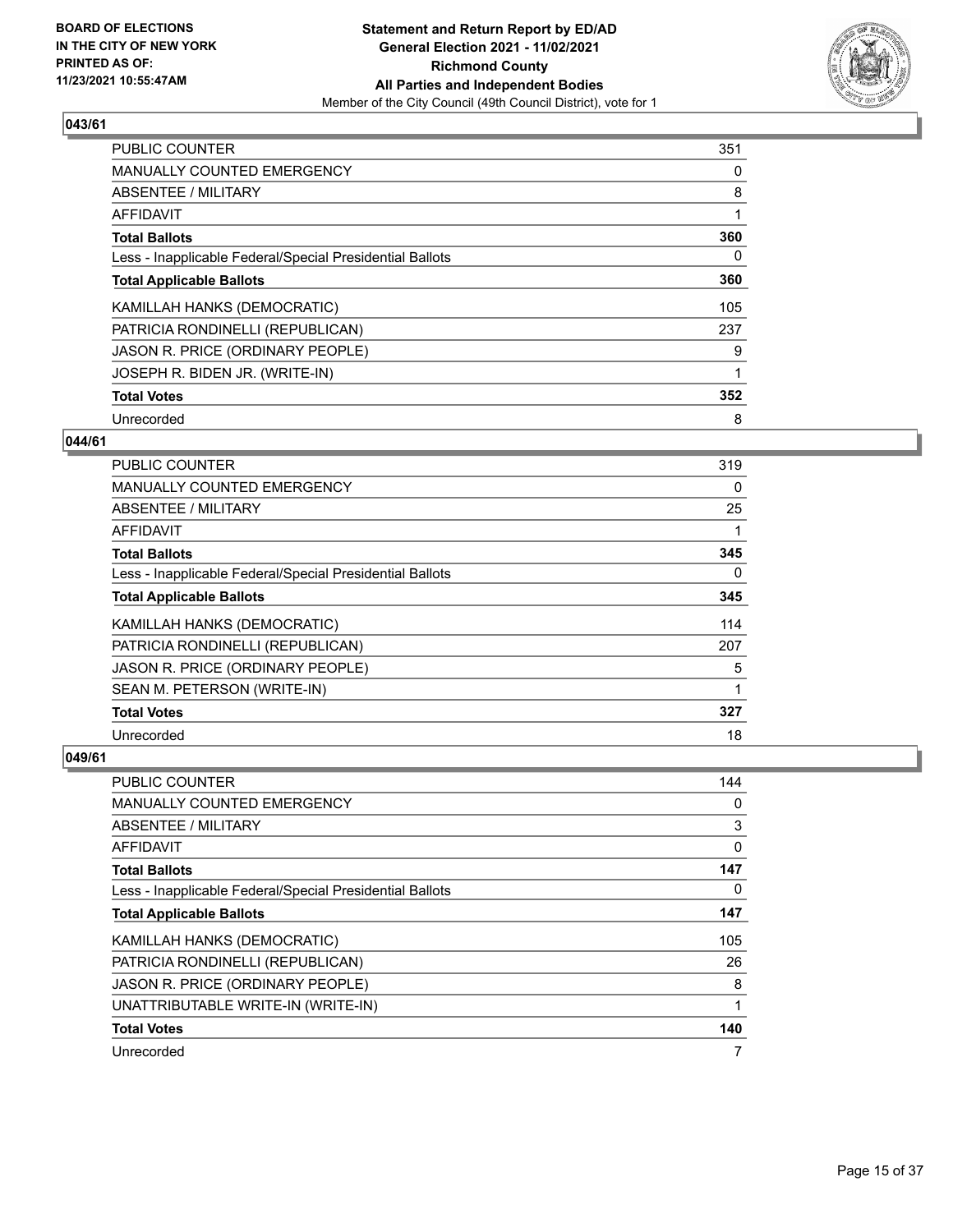

| PUBLIC COUNTER                                           | 163      |
|----------------------------------------------------------|----------|
| MANUALLY COUNTED EMERGENCY                               | $\Omega$ |
| ABSENTEE / MILITARY                                      |          |
| AFFIDAVIT                                                | 0        |
| <b>Total Ballots</b>                                     | 170      |
| Less - Inapplicable Federal/Special Presidential Ballots | 0        |
| <b>Total Applicable Ballots</b>                          | 170      |
| KAMILLAH HANKS (DEMOCRATIC)                              | 120      |
| PATRICIA RONDINELLI (REPUBLICAN)                         | 40       |
| JASON R. PRICE (ORDINARY PEOPLE)                         | 3        |
| <b>Total Votes</b>                                       | 163      |
| Unrecorded                                               | 7        |

#### **051/61**

| PUBLIC COUNTER                                           | 290      |
|----------------------------------------------------------|----------|
| MANUALLY COUNTED EMERGENCY                               | 0        |
| ABSENTEE / MILITARY                                      | 21       |
| AFFIDAVIT                                                | 0        |
| <b>Total Ballots</b>                                     | 311      |
| Less - Inapplicable Federal/Special Presidential Ballots | $\Omega$ |
| <b>Total Applicable Ballots</b>                          | 311      |
| KAMILLAH HANKS (DEMOCRATIC)                              | 203      |
| PATRICIA RONDINELLI (REPUBLICAN)                         | 86       |
| JASON R. PRICE (ORDINARY PEOPLE)                         | 6        |
| CARNELL ANTIONE (WRITE-IN)                               | 1        |
| <b>Total Votes</b>                                       | 296      |
| Unrecorded                                               | 15       |

| <b>PUBLIC COUNTER</b>                                    | 278 |
|----------------------------------------------------------|-----|
| <b>MANUALLY COUNTED EMERGENCY</b>                        | 0   |
| ABSENTEE / MILITARY                                      | 29  |
| AFFIDAVIT                                                |     |
| <b>Total Ballots</b>                                     | 308 |
| Less - Inapplicable Federal/Special Presidential Ballots | 0   |
| <b>Total Applicable Ballots</b>                          | 308 |
| KAMILLAH HANKS (DEMOCRATIC)                              | 155 |
| PATRICIA RONDINELLI (REPUBLICAN)                         | 128 |
| JASON R. PRICE (ORDINARY PEOPLE)                         | 9   |
| <b>Total Votes</b>                                       | 292 |
| Unrecorded                                               | 16  |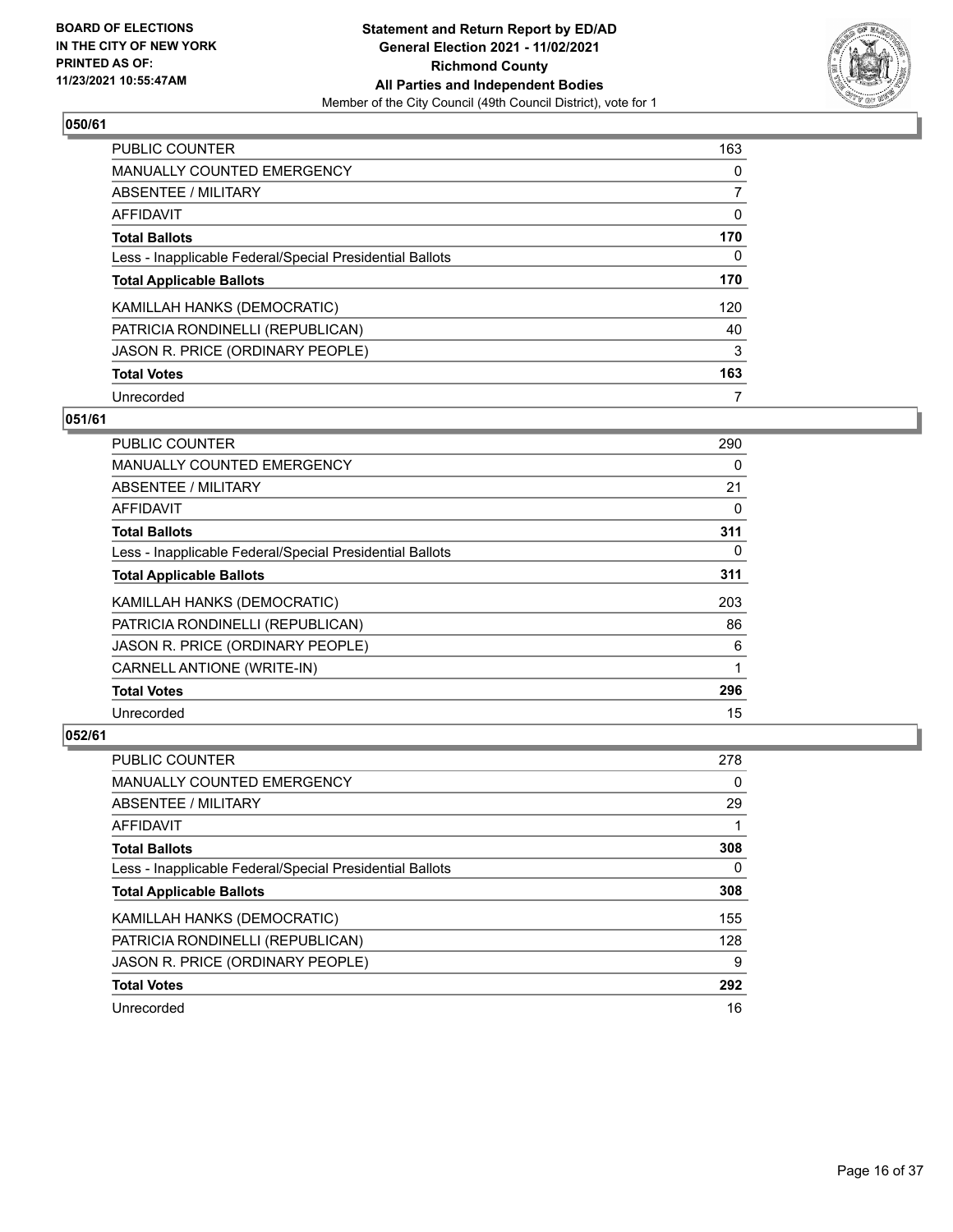

| PUBLIC COUNTER                                           | 187 |
|----------------------------------------------------------|-----|
| MANUALLY COUNTED EMERGENCY                               | 0   |
| ABSENTEE / MILITARY                                      | 12  |
| AFFIDAVIT                                                | 2   |
| <b>Total Ballots</b>                                     | 201 |
| Less - Inapplicable Federal/Special Presidential Ballots | 0   |
| <b>Total Applicable Ballots</b>                          | 201 |
| KAMILLAH HANKS (DEMOCRATIC)                              | 162 |
| PATRICIA RONDINELLI (REPUBLICAN)                         | 14  |
| JASON R. PRICE (ORDINARY PEOPLE)                         | 17  |
| <b>Total Votes</b>                                       | 193 |
| Unrecorded                                               | 8   |

## **054/61**

| PUBLIC COUNTER                                           | 132      |
|----------------------------------------------------------|----------|
| MANUALLY COUNTED EMERGENCY                               | $\Omega$ |
| ABSENTEE / MILITARY                                      | 78       |
| AFFIDAVIT                                                | 2        |
| <b>Total Ballots</b>                                     | 212      |
| Less - Inapplicable Federal/Special Presidential Ballots | 0        |
| <b>Total Applicable Ballots</b>                          | 212      |
| KAMILLAH HANKS (DEMOCRATIC)                              | 131      |
| PATRICIA RONDINELLI (REPUBLICAN)                         | 41       |
| JASON R. PRICE (ORDINARY PEOPLE)                         | 11       |
| JESSE BLUM (WRITE-IN)                                    | 1        |
| <b>Total Votes</b>                                       | 184      |
| Unrecorded                                               | 28       |

| PUBLIC COUNTER                                           | 216 |
|----------------------------------------------------------|-----|
| MANUALLY COUNTED EMERGENCY                               | 0   |
| ABSENTEE / MILITARY                                      | 9   |
| AFFIDAVIT                                                |     |
| <b>Total Ballots</b>                                     | 226 |
| Less - Inapplicable Federal/Special Presidential Ballots | 0   |
| <b>Total Applicable Ballots</b>                          | 226 |
| KAMILLAH HANKS (DEMOCRATIC)                              | 186 |
| PATRICIA RONDINELLI (REPUBLICAN)                         | 26  |
| JASON R. PRICE (ORDINARY PEOPLE)                         | 7   |
| RANTI OGUNLEYE (WRITE-IN)                                | 1   |
| <b>Total Votes</b>                                       | 220 |
| Unrecorded                                               | 6   |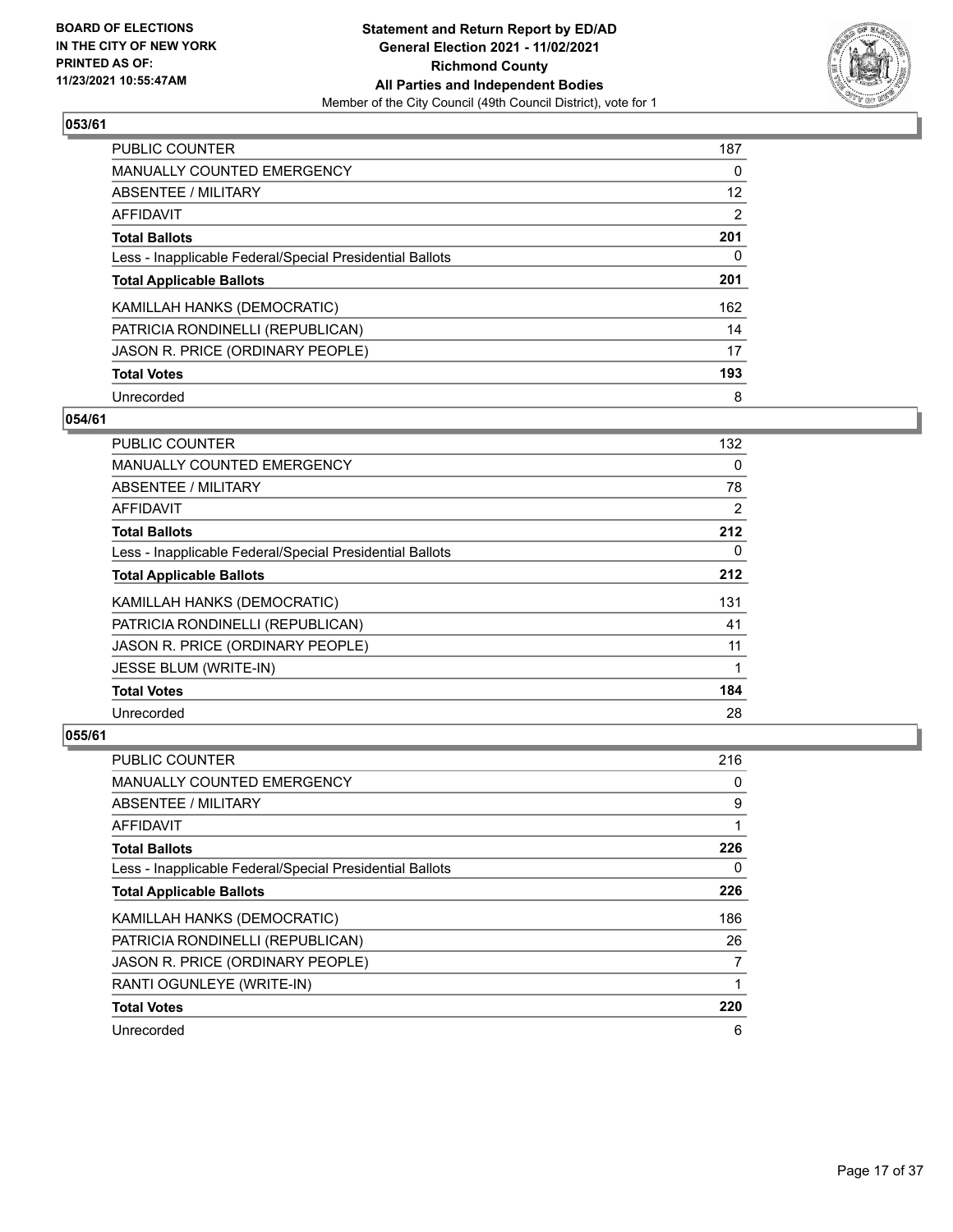

| <b>PUBLIC COUNTER</b>                                    | 214 |
|----------------------------------------------------------|-----|
| <b>MANUALLY COUNTED EMERGENCY</b>                        | 0   |
| ABSENTEE / MILITARY                                      | 20  |
| AFFIDAVIT                                                |     |
| <b>Total Ballots</b>                                     | 235 |
| Less - Inapplicable Federal/Special Presidential Ballots | 0   |
| <b>Total Applicable Ballots</b>                          | 235 |
| KAMILLAH HANKS (DEMOCRATIC)                              | 172 |
| PATRICIA RONDINELLI (REPUBLICAN)                         | 45  |
| JASON R. PRICE (ORDINARY PEOPLE)                         | 5   |
| AMOY K. BARNES (WRITE-IN)                                |     |
| <b>Total Votes</b>                                       | 223 |
| Unrecorded                                               | 12  |

# **057/61**

| PUBLIC COUNTER                                           | 298 |
|----------------------------------------------------------|-----|
| MANUALLY COUNTED EMERGENCY                               | 0   |
| ABSENTEE / MILITARY                                      | 23  |
| AFFIDAVIT                                                |     |
| <b>Total Ballots</b>                                     | 322 |
| Less - Inapplicable Federal/Special Presidential Ballots | 0   |
| <b>Total Applicable Ballots</b>                          | 322 |
| KAMILLAH HANKS (DEMOCRATIC)                              | 181 |
| PATRICIA RONDINELLI (REPUBLICAN)                         | 117 |
| JASON R. PRICE (ORDINARY PEOPLE)                         | 5   |
| UNATTRIBUTABLE WRITE-IN (WRITE-IN)                       | 1   |
| <b>Total Votes</b>                                       | 304 |
| Unrecorded                                               | 18  |

| <b>PUBLIC COUNTER</b>                                    | 168 |
|----------------------------------------------------------|-----|
| <b>MANUALLY COUNTED EMERGENCY</b>                        | 0   |
| ABSENTEE / MILITARY                                      | 9   |
| AFFIDAVIT                                                | 0   |
| <b>Total Ballots</b>                                     | 177 |
| Less - Inapplicable Federal/Special Presidential Ballots | 0   |
| <b>Total Applicable Ballots</b>                          | 177 |
| KAMILLAH HANKS (DEMOCRATIC)                              | 159 |
| PATRICIA RONDINELLI (REPUBLICAN)                         | 3   |
| JASON R. PRICE (ORDINARY PEOPLE)                         |     |
| <b>Total Votes</b>                                       | 163 |
| Unrecorded                                               | 14  |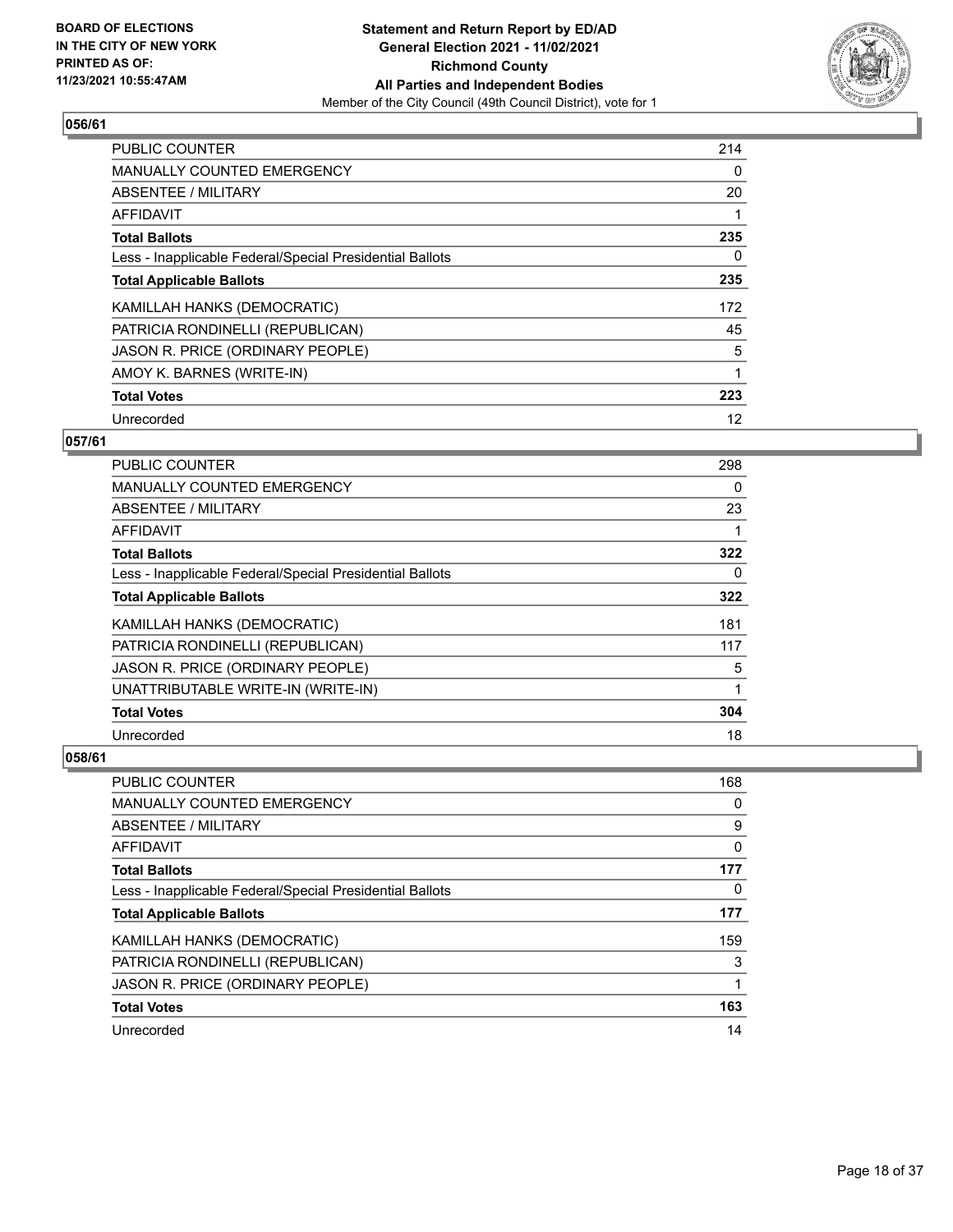

| PUBLIC COUNTER                                           | 222      |
|----------------------------------------------------------|----------|
| MANUALLY COUNTED EMERGENCY                               | $\Omega$ |
| ABSENTEE / MILITARY                                      | 23       |
| AFFIDAVIT                                                | $\Omega$ |
| <b>Total Ballots</b>                                     | 245      |
| Less - Inapplicable Federal/Special Presidential Ballots | 0        |
| <b>Total Applicable Ballots</b>                          | 245      |
| KAMILLAH HANKS (DEMOCRATIC)                              | 198      |
| PATRICIA RONDINELLI (REPUBLICAN)                         | 28       |
| JASON R. PRICE (ORDINARY PEOPLE)                         | 11       |
| <b>Total Votes</b>                                       | 237      |
| Unrecorded                                               | 8        |

#### **060/61**

| <b>PUBLIC COUNTER</b>                                    | 182      |
|----------------------------------------------------------|----------|
| MANUALLY COUNTED EMERGENCY                               | 0        |
| ABSENTEE / MILITARY                                      | 11       |
| <b>AFFIDAVIT</b>                                         | $\Omega$ |
| <b>Total Ballots</b>                                     | 193      |
| Less - Inapplicable Federal/Special Presidential Ballots | $\Omega$ |
| <b>Total Applicable Ballots</b>                          | 193      |
| KAMILLAH HANKS (DEMOCRATIC)                              | 103      |
| PATRICIA RONDINELLI (REPUBLICAN)                         | 69       |
| JASON R. PRICE (ORDINARY PEOPLE)                         | 6        |
| <b>Total Votes</b>                                       | 178      |
| Unrecorded                                               | 15       |

| <b>PUBLIC COUNTER</b>                                    | 218      |
|----------------------------------------------------------|----------|
| <b>MANUALLY COUNTED EMERGENCY</b>                        | $\Omega$ |
| ABSENTEE / MILITARY                                      |          |
| AFFIDAVIT                                                | 0        |
| <b>Total Ballots</b>                                     | 225      |
| Less - Inapplicable Federal/Special Presidential Ballots | 0        |
| <b>Total Applicable Ballots</b>                          | 225      |
| KAMILLAH HANKS (DEMOCRATIC)                              | 188      |
| PATRICIA RONDINELLI (REPUBLICAN)                         | 17       |
| JASON R. PRICE (ORDINARY PEOPLE)                         | 7        |
| <b>Total Votes</b>                                       | 212      |
| Unrecorded                                               | 13       |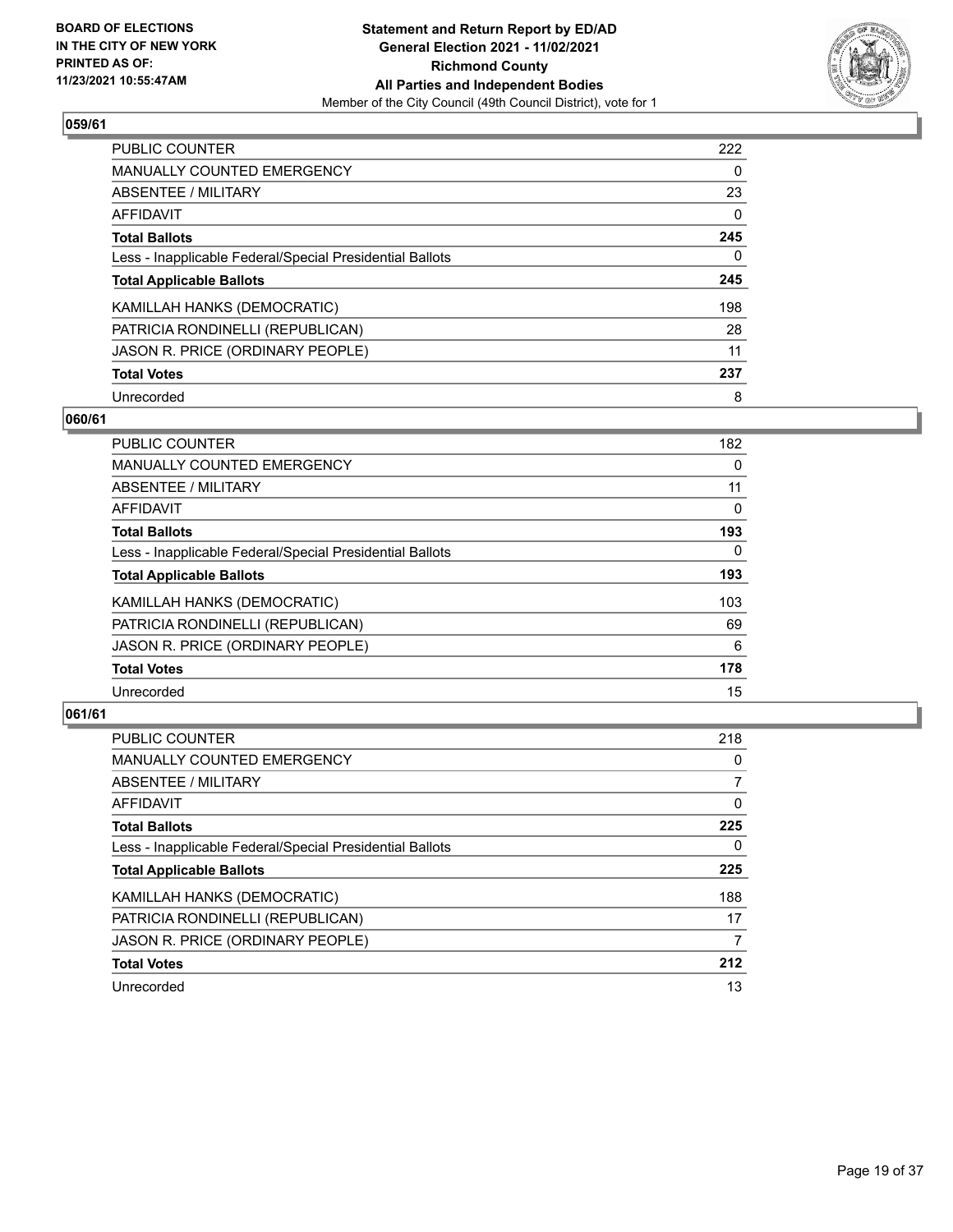

| PUBLIC COUNTER                                           | 278 |
|----------------------------------------------------------|-----|
| <b>MANUALLY COUNTED EMERGENCY</b>                        | 0   |
| ABSENTEE / MILITARY                                      | 8   |
| AFFIDAVIT                                                | 4   |
| <b>Total Ballots</b>                                     | 290 |
| Less - Inapplicable Federal/Special Presidential Ballots | 0   |
| <b>Total Applicable Ballots</b>                          | 290 |
| KAMILLAH HANKS (DEMOCRATIC)                              | 103 |
| PATRICIA RONDINELLI (REPUBLICAN)                         | 163 |
| JASON R. PRICE (ORDINARY PEOPLE)                         | 4   |
| <b>Total Votes</b>                                       | 270 |
| Unrecorded                                               | 20  |

# **064/61**

| PUBLIC COUNTER                                           | 102            |
|----------------------------------------------------------|----------------|
| <b>MANUALLY COUNTED EMERGENCY</b>                        | 0              |
| ABSENTEE / MILITARY                                      | 14             |
| AFFIDAVIT                                                | $\overline{2}$ |
| <b>Total Ballots</b>                                     | 118            |
| Less - Inapplicable Federal/Special Presidential Ballots | $\Omega$       |
| <b>Total Applicable Ballots</b>                          | 118            |
| KAMILLAH HANKS (DEMOCRATIC)                              | 83             |
| PATRICIA RONDINELLI (REPUBLICAN)                         | 25             |
| JASON R. PRICE (ORDINARY PEOPLE)                         | 3              |
| EILEEN MAGNUSKI (WRITE-IN)                               |                |
| <b>Total Votes</b>                                       | 112            |
| Unrecorded                                               | 6              |

| <b>PUBLIC COUNTER</b>                                    | 305 |
|----------------------------------------------------------|-----|
| MANUALLY COUNTED EMERGENCY                               | 0   |
| ABSENTEE / MILITARY                                      | 22  |
| AFFIDAVIT                                                | 1   |
| <b>Total Ballots</b>                                     | 328 |
| Less - Inapplicable Federal/Special Presidential Ballots | 0   |
| <b>Total Applicable Ballots</b>                          | 328 |
| KAMILLAH HANKS (DEMOCRATIC)                              | 236 |
| PATRICIA RONDINELLI (REPUBLICAN)                         | 59  |
| JASON R. PRICE (ORDINARY PEOPLE)                         | 16  |
| CESAR A. VARGAS (WRITE-IN)                               | 2   |
| UNATTRIBUTABLE WRITE-IN (WRITE-IN)                       | 1   |
| <b>Total Votes</b>                                       | 314 |
| Unrecorded                                               | 14  |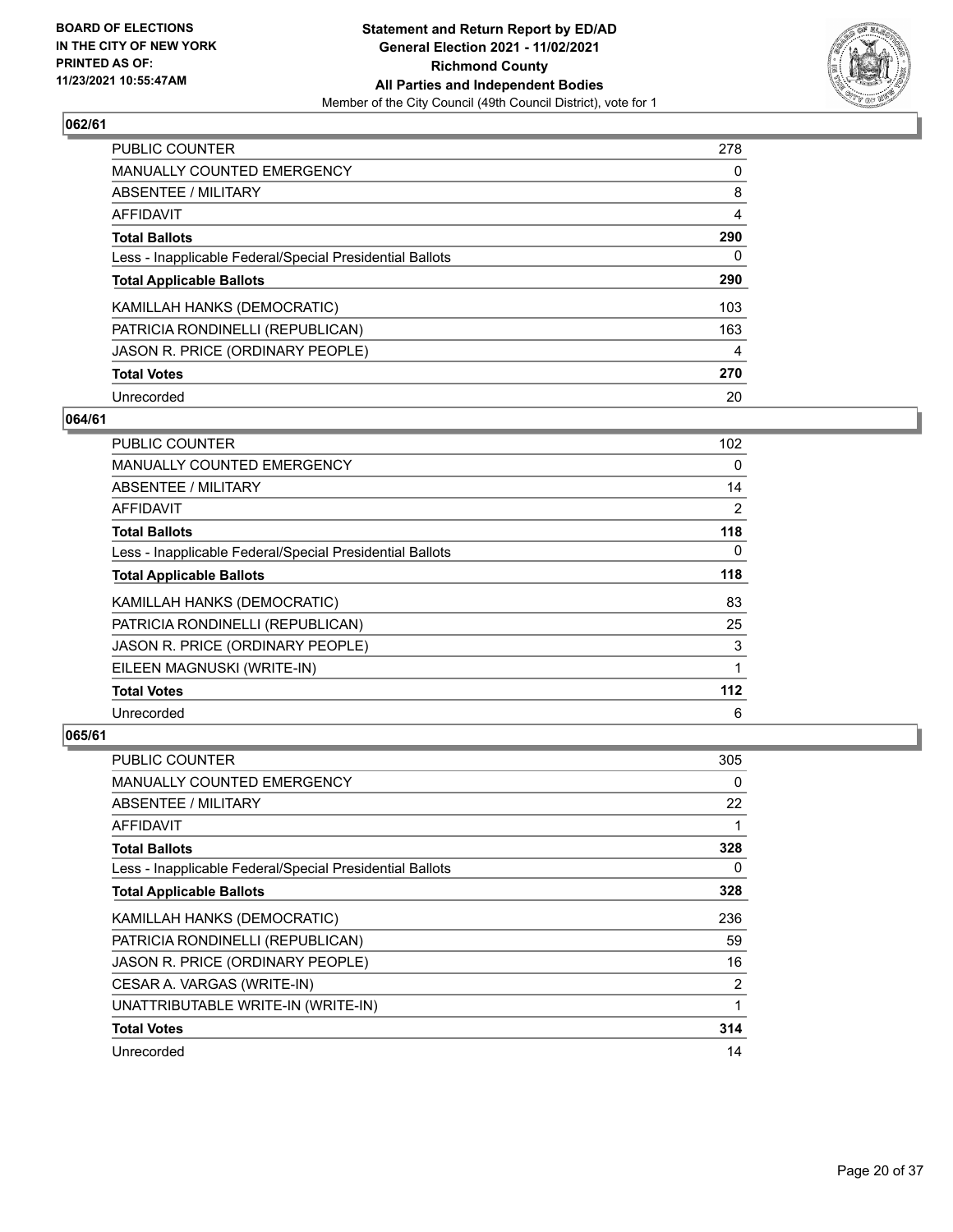

| PUBLIC COUNTER                                           | 228      |
|----------------------------------------------------------|----------|
| <b>MANUALLY COUNTED EMERGENCY</b>                        | 0        |
| ABSENTEE / MILITARY                                      | 17       |
| AFFIDAVIT                                                | $\Omega$ |
| <b>Total Ballots</b>                                     | 245      |
| Less - Inapplicable Federal/Special Presidential Ballots | 0        |
| <b>Total Applicable Ballots</b>                          | 245      |
| KAMILLAH HANKS (DEMOCRATIC)                              | 175      |
| PATRICIA RONDINELLI (REPUBLICAN)                         | 62       |
| JASON R. PRICE (ORDINARY PEOPLE)                         | 3        |
| <b>Total Votes</b>                                       | 240      |
| Unrecorded                                               | 5        |

## **067/61**

| PUBLIC COUNTER                                           | 260 |
|----------------------------------------------------------|-----|
| <b>MANUALLY COUNTED EMERGENCY</b>                        | 0   |
| ABSENTEE / MILITARY                                      | 20  |
| AFFIDAVIT                                                |     |
| <b>Total Ballots</b>                                     | 281 |
| Less - Inapplicable Federal/Special Presidential Ballots | 0   |
| <b>Total Applicable Ballots</b>                          | 281 |
| KAMILLAH HANKS (DEMOCRATIC)                              | 178 |
| PATRICIA RONDINELLI (REPUBLICAN)                         | 88  |
| JASON R. PRICE (ORDINARY PEOPLE)                         | 2   |
| ANTHONY STENGER (WRITE-IN)                               | 1   |
| <b>Total Votes</b>                                       | 269 |
| Unrecorded                                               | 12  |

| PUBLIC COUNTER                                           | 239 |
|----------------------------------------------------------|-----|
| MANUALLY COUNTED EMERGENCY                               | 0   |
| ABSENTEE / MILITARY                                      | 16  |
| AFFIDAVIT                                                |     |
| <b>Total Ballots</b>                                     | 256 |
| Less - Inapplicable Federal/Special Presidential Ballots | 0   |
| <b>Total Applicable Ballots</b>                          | 256 |
| KAMILLAH HANKS (DEMOCRATIC)                              | 177 |
| PATRICIA RONDINELLI (REPUBLICAN)                         | 56  |
| JASON R. PRICE (ORDINARY PEOPLE)                         | 7   |
| AMOY K. BARNES (WRITE-IN)                                | 1   |
| <b>Total Votes</b>                                       | 241 |
| Unrecorded                                               | 15  |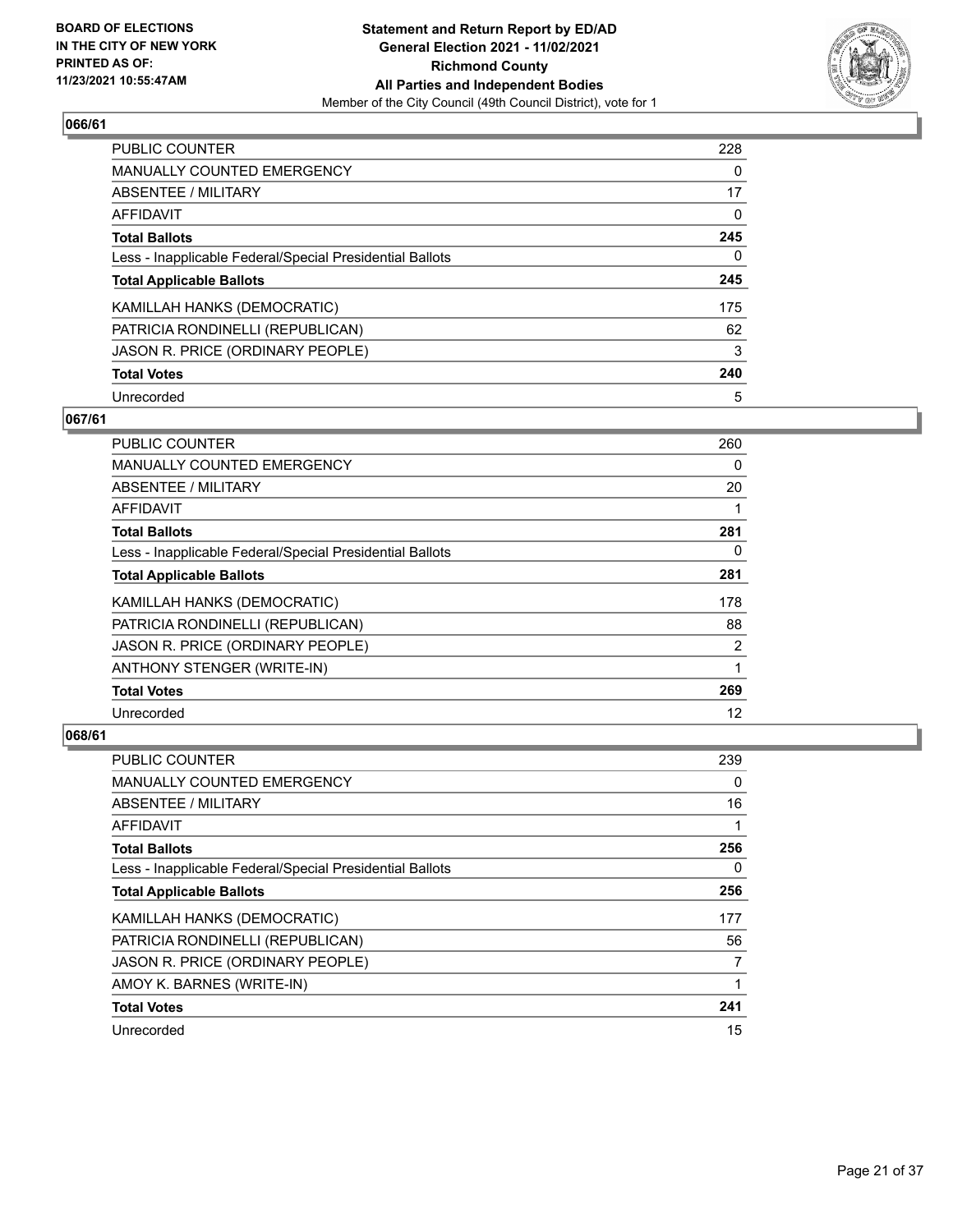

| <b>PUBLIC COUNTER</b>                                    | 210      |
|----------------------------------------------------------|----------|
| <b>MANUALLY COUNTED EMERGENCY</b>                        | $\Omega$ |
| ABSENTEE / MILITARY                                      | 13       |
| AFFIDAVIT                                                | 0        |
| <b>Total Ballots</b>                                     | 223      |
| Less - Inapplicable Federal/Special Presidential Ballots | 0        |
| <b>Total Applicable Ballots</b>                          | 223      |
| KAMILLAH HANKS (DEMOCRATIC)                              | 154      |
| PATRICIA RONDINELLI (REPUBLICAN)                         | 54       |
| JASON R. PRICE (ORDINARY PEOPLE)                         | 8        |
| <b>Total Votes</b>                                       | 216      |
| Unrecorded                                               |          |

#### **070/61**

| <b>PUBLIC COUNTER</b>                                    | 140      |
|----------------------------------------------------------|----------|
| <b>MANUALLY COUNTED EMERGENCY</b>                        | $\Omega$ |
| ABSENTEE / MILITARY                                      | 9        |
| <b>AFFIDAVIT</b>                                         | $\Omega$ |
| <b>Total Ballots</b>                                     | 149      |
| Less - Inapplicable Federal/Special Presidential Ballots | $\Omega$ |
| <b>Total Applicable Ballots</b>                          | 149      |
| KAMILLAH HANKS (DEMOCRATIC)                              | 119      |
| PATRICIA RONDINELLI (REPUBLICAN)                         | 12       |
| JASON R. PRICE (ORDINARY PEOPLE)                         | 9        |
| <b>Total Votes</b>                                       | 140      |
| Unrecorded                                               | 9        |

| <b>PUBLIC COUNTER</b>                                    | 332      |
|----------------------------------------------------------|----------|
| <b>MANUALLY COUNTED EMERGENCY</b>                        | $\Omega$ |
| ABSENTEE / MILITARY                                      | 25       |
| AFFIDAVIT                                                | $\Omega$ |
| <b>Total Ballots</b>                                     | 357      |
| Less - Inapplicable Federal/Special Presidential Ballots | 0        |
| <b>Total Applicable Ballots</b>                          | 357      |
| KAMILLAH HANKS (DEMOCRATIC)                              | 138      |
| PATRICIA RONDINELLI (REPUBLICAN)                         | 203      |
| JASON R. PRICE (ORDINARY PEOPLE)                         | 5        |
| <b>Total Votes</b>                                       | 346      |
| Unrecorded                                               | 11       |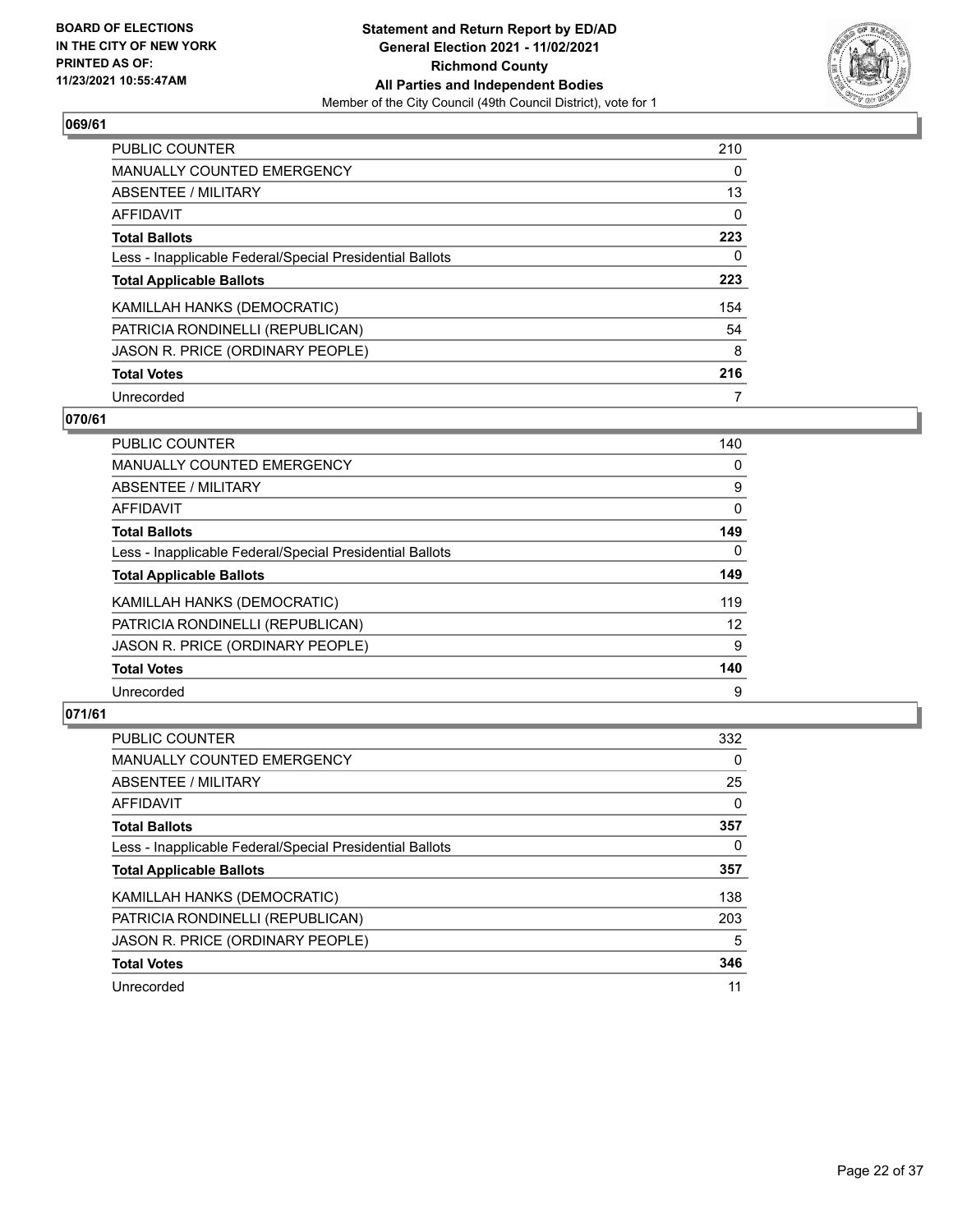

| <b>PUBLIC COUNTER</b>                                    | 307 |
|----------------------------------------------------------|-----|
| MANUALLY COUNTED EMERGENCY                               | 0   |
| ABSENTEE / MILITARY                                      | 16  |
| AFFIDAVIT                                                |     |
| <b>Total Ballots</b>                                     | 324 |
| Less - Inapplicable Federal/Special Presidential Ballots | 0   |
| <b>Total Applicable Ballots</b>                          | 324 |
| KAMILLAH HANKS (DEMOCRATIC)                              | 154 |
| PATRICIA RONDINELLI (REPUBLICAN)                         | 156 |
| JASON R. PRICE (ORDINARY PEOPLE)                         | 4   |
| KYLE SMITH (WRITE-IN)                                    |     |
| <b>Total Votes</b>                                       | 315 |
| Unrecorded                                               | 9   |

# **073/61**

| <b>PUBLIC COUNTER</b>                                    | 235      |
|----------------------------------------------------------|----------|
| <b>MANUALLY COUNTED EMERGENCY</b>                        | 0        |
| ABSENTEE / MILITARY                                      | 8        |
| AFFIDAVIT                                                | $\Omega$ |
| <b>Total Ballots</b>                                     | 243      |
| Less - Inapplicable Federal/Special Presidential Ballots | 0        |
| <b>Total Applicable Ballots</b>                          | 243      |
| KAMILLAH HANKS (DEMOCRATIC)                              | 191      |
| PATRICIA RONDINELLI (REPUBLICAN)                         | 32       |
| JASON R. PRICE (ORDINARY PEOPLE)                         | 8        |
| <b>Total Votes</b>                                       | 231      |
| Unrecorded                                               | 12       |

| <b>PUBLIC COUNTER</b>                                    | 138 |
|----------------------------------------------------------|-----|
| MANUALLY COUNTED EMERGENCY                               | 0   |
| ABSENTEE / MILITARY                                      | 8   |
| AFFIDAVIT                                                | 0   |
| <b>Total Ballots</b>                                     | 146 |
| Less - Inapplicable Federal/Special Presidential Ballots | 0   |
| <b>Total Applicable Ballots</b>                          | 146 |
| KAMILLAH HANKS (DEMOCRATIC)                              | 100 |
| PATRICIA RONDINELLI (REPUBLICAN)                         | 33  |
| JASON R. PRICE (ORDINARY PEOPLE)                         | 6   |
| UNATTRIBUTABLE WRITE-IN (WRITE-IN)                       | 1   |
| <b>Total Votes</b>                                       | 140 |
| Unrecorded                                               | 6   |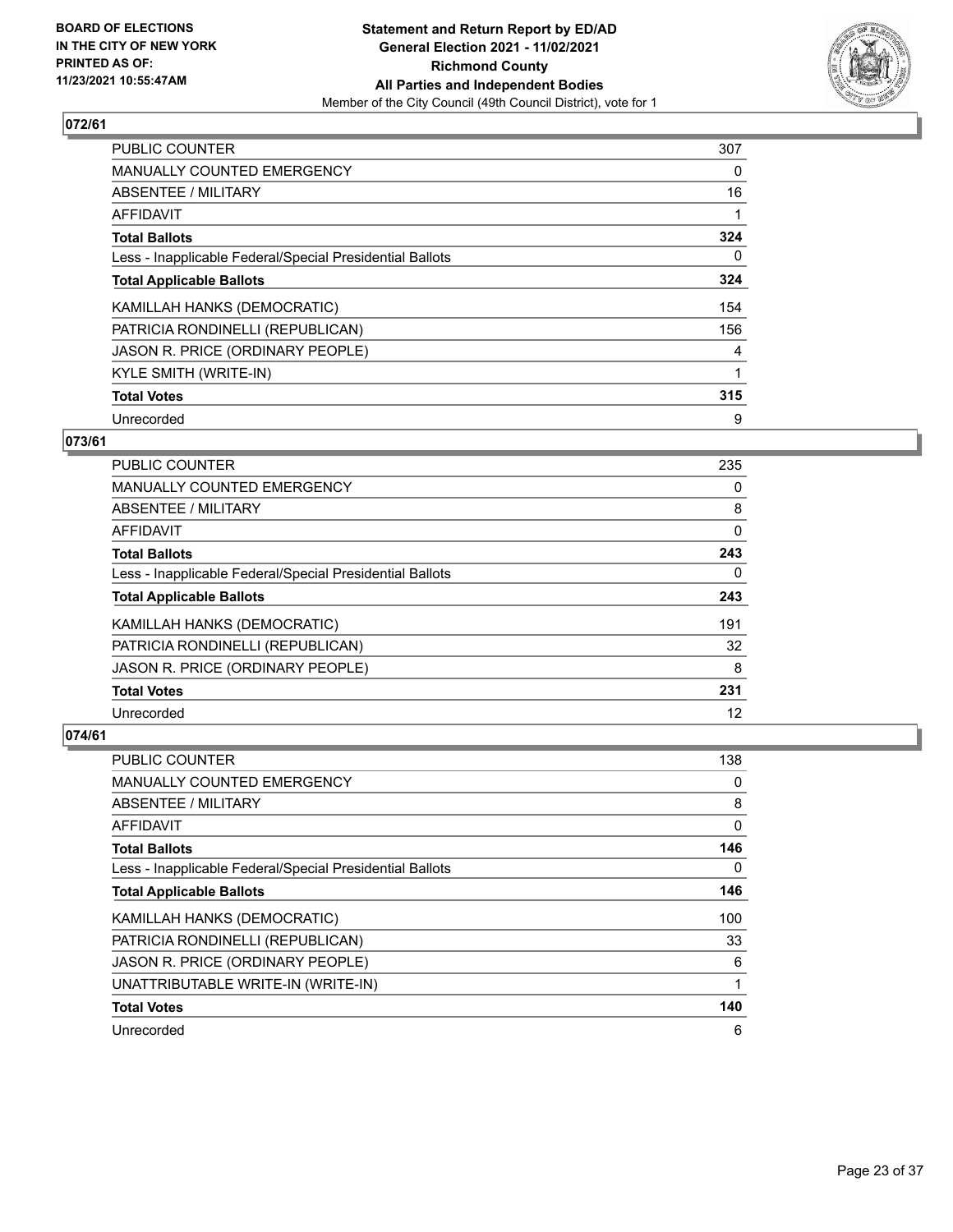

| PUBLIC COUNTER                                           | 204      |
|----------------------------------------------------------|----------|
| <b>MANUALLY COUNTED EMERGENCY</b>                        | $\Omega$ |
| ABSENTEE / MILITARY                                      | 16       |
| AFFIDAVIT                                                |          |
| <b>Total Ballots</b>                                     | 221      |
| Less - Inapplicable Federal/Special Presidential Ballots | 0        |
| <b>Total Applicable Ballots</b>                          | 221      |
| KAMILLAH HANKS (DEMOCRATIC)                              | 138      |
| PATRICIA RONDINELLI (REPUBLICAN)                         | 62       |
| JASON R. PRICE (ORDINARY PEOPLE)                         | 13       |
| <b>Total Votes</b>                                       | 213      |
| Unrecorded                                               | 8        |

## **076/61**

| <b>PUBLIC COUNTER</b>                                    | 285            |
|----------------------------------------------------------|----------------|
| MANUALLY COUNTED EMERGENCY                               | $\Omega$       |
| ABSENTEE / MILITARY                                      | 16             |
| AFFIDAVIT                                                | $\overline{4}$ |
| <b>Total Ballots</b>                                     | 305            |
| Less - Inapplicable Federal/Special Presidential Ballots | $\Omega$       |
| <b>Total Applicable Ballots</b>                          | 305            |
| KAMILLAH HANKS (DEMOCRATIC)                              | 157            |
| PATRICIA RONDINELLI (REPUBLICAN)                         | 120            |
| JASON R. PRICE (ORDINARY PEOPLE)                         | 9              |
| <b>Total Votes</b>                                       | 286            |
| Unrecorded                                               | 19             |

| <b>PUBLIC COUNTER</b>                                    | 154 |
|----------------------------------------------------------|-----|
| <b>MANUALLY COUNTED EMERGENCY</b>                        | 0   |
| ABSENTEE / MILITARY                                      | 8   |
| <b>AFFIDAVIT</b>                                         | 0   |
| <b>Total Ballots</b>                                     | 162 |
| Less - Inapplicable Federal/Special Presidential Ballots | 0   |
| <b>Total Applicable Ballots</b>                          | 162 |
| KAMILLAH HANKS (DEMOCRATIC)                              | 131 |
| PATRICIA RONDINELLI (REPUBLICAN)                         | 16  |
| JASON R. PRICE (ORDINARY PEOPLE)                         | 8   |
| <b>Total Votes</b>                                       | 155 |
| Unrecorded                                               |     |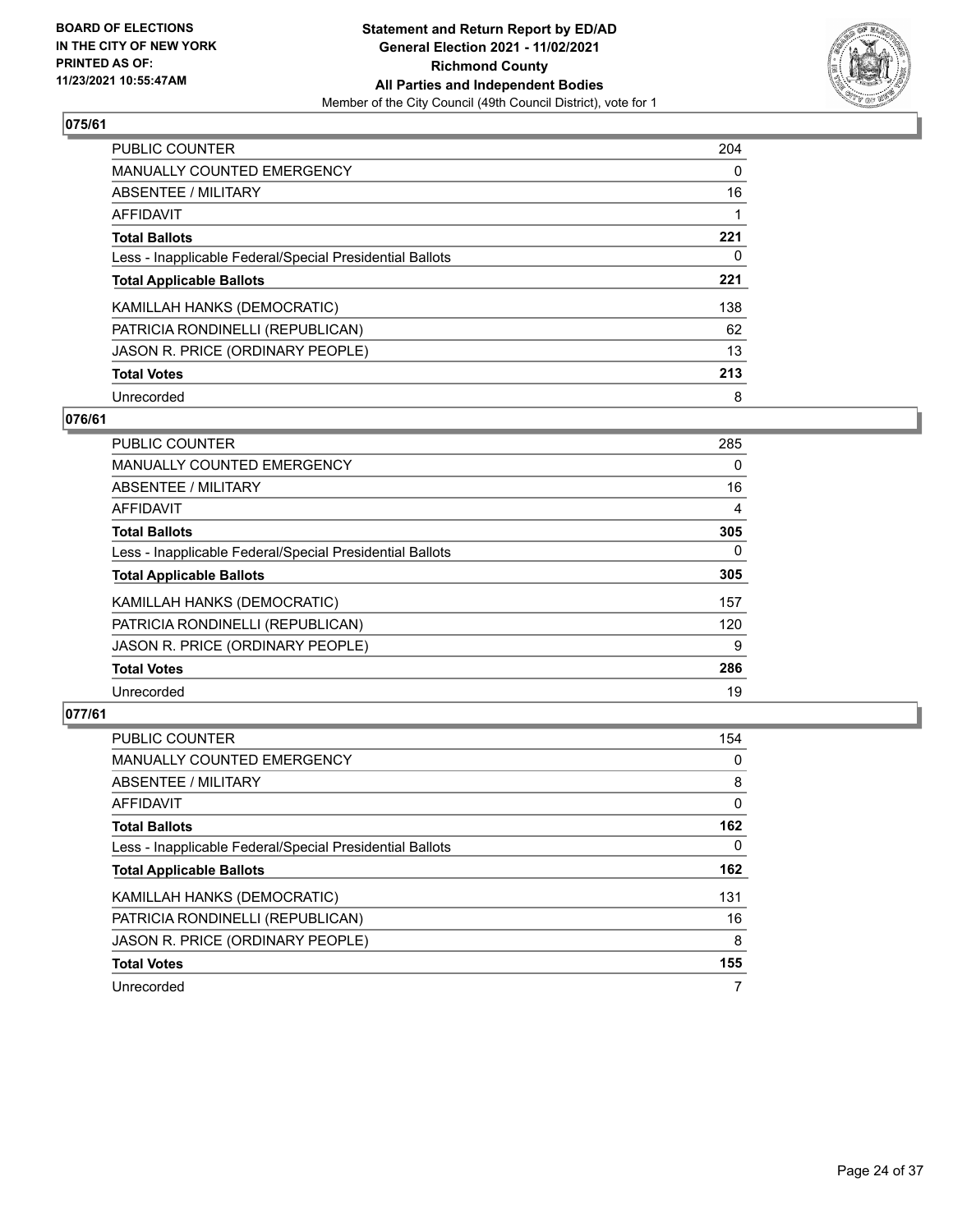

| PUBLIC COUNTER                                           | 93                |
|----------------------------------------------------------|-------------------|
| <b>MANUALLY COUNTED EMERGENCY</b>                        | 0                 |
| ABSENTEE / MILITARY                                      | $12 \overline{ }$ |
| AFFIDAVIT                                                | 3                 |
| <b>Total Ballots</b>                                     | 108               |
| Less - Inapplicable Federal/Special Presidential Ballots | 0                 |
| <b>Total Applicable Ballots</b>                          | 108               |
| KAMILLAH HANKS (DEMOCRATIC)                              | 84                |
| PATRICIA RONDINELLI (REPUBLICAN)                         | 17                |
| JASON R. PRICE (ORDINARY PEOPLE)                         |                   |
| SAL ALBANESE (WRITE-IN)                                  |                   |
| <b>Total Votes</b>                                       | 103               |
| Unrecorded                                               | 5                 |

| <b>Total Votes</b>                                       | 0        |
|----------------------------------------------------------|----------|
| JASON R. PRICE (ORDINARY PEOPLE)                         | 0        |
| PATRICIA RONDINELLI (REPUBLICAN)                         | $\Omega$ |
| KAMILLAH HANKS (DEMOCRATIC)                              | 0        |
| <b>Total Applicable Ballots</b>                          | 0        |
| Less - Inapplicable Federal/Special Presidential Ballots | 0        |
| <b>Total Ballots</b>                                     | 0        |
| AFFIDAVIT                                                | 0        |
| ABSENTEE / MILITARY                                      | 0        |
| MANUALLY COUNTED EMERGENCY                               | 0        |
| <b>PUBLIC COUNTER</b>                                    | 0        |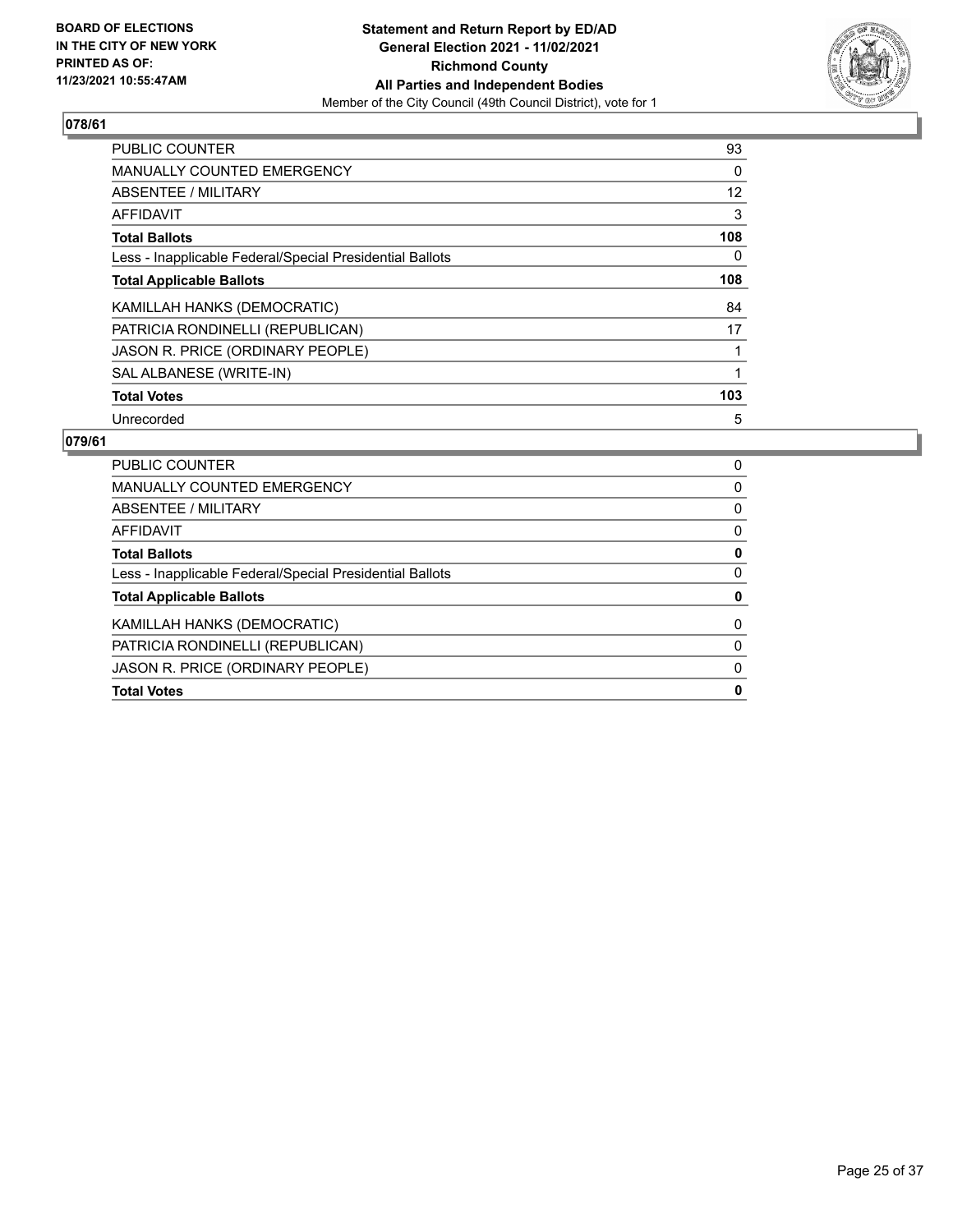

| PUBLIC COUNTER                                           | 167            |
|----------------------------------------------------------|----------------|
| <b>MANUALLY COUNTED EMERGENCY</b>                        | 0              |
| ABSENTEE / MILITARY                                      | 19             |
| AFFIDAVIT                                                | $\Omega$       |
| <b>Total Ballots</b>                                     | 186            |
| Less - Inapplicable Federal/Special Presidential Ballots | 0              |
| <b>Total Applicable Ballots</b>                          | 186            |
| KAMILLAH HANKS (DEMOCRATIC)                              | 106            |
| PATRICIA RONDINELLI (REPUBLICAN)                         | 69             |
| JASON R. PRICE (ORDINARY PEOPLE)                         | $\overline{2}$ |
| <b>Total Votes</b>                                       | 177            |
| Unrecorded                                               | 9              |

## **017/63**

| <b>PUBLIC COUNTER</b>                                    | 122      |
|----------------------------------------------------------|----------|
| MANUALLY COUNTED EMERGENCY                               | 0        |
| ABSENTEE / MILITARY                                      | 10       |
| <b>AFFIDAVIT</b>                                         | $\Omega$ |
| <b>Total Ballots</b>                                     | 132      |
| Less - Inapplicable Federal/Special Presidential Ballots | $\Omega$ |
| <b>Total Applicable Ballots</b>                          | 132      |
| KAMILLAH HANKS (DEMOCRATIC)                              | 56       |
| PATRICIA RONDINELLI (REPUBLICAN)                         | 66       |
| JASON R. PRICE (ORDINARY PEOPLE)                         | 5        |
| <b>Total Votes</b>                                       | 127      |
| Unrecorded                                               | 5        |

| <b>PUBLIC COUNTER</b>                                    | 415 |
|----------------------------------------------------------|-----|
| <b>MANUALLY COUNTED EMERGENCY</b>                        | 0   |
| ABSENTEE / MILITARY                                      | 17  |
| AFFIDAVIT                                                | 2   |
| <b>Total Ballots</b>                                     | 434 |
| Less - Inapplicable Federal/Special Presidential Ballots | 0   |
| <b>Total Applicable Ballots</b>                          | 434 |
| KAMILLAH HANKS (DEMOCRATIC)                              | 154 |
| PATRICIA RONDINELLI (REPUBLICAN)                         | 247 |
| JASON R. PRICE (ORDINARY PEOPLE)                         | 12  |
| UNATTRIBUTABLE WRITE-IN (WRITE-IN)                       | 1   |
| <b>Total Votes</b>                                       | 414 |
| Unrecorded                                               | 20  |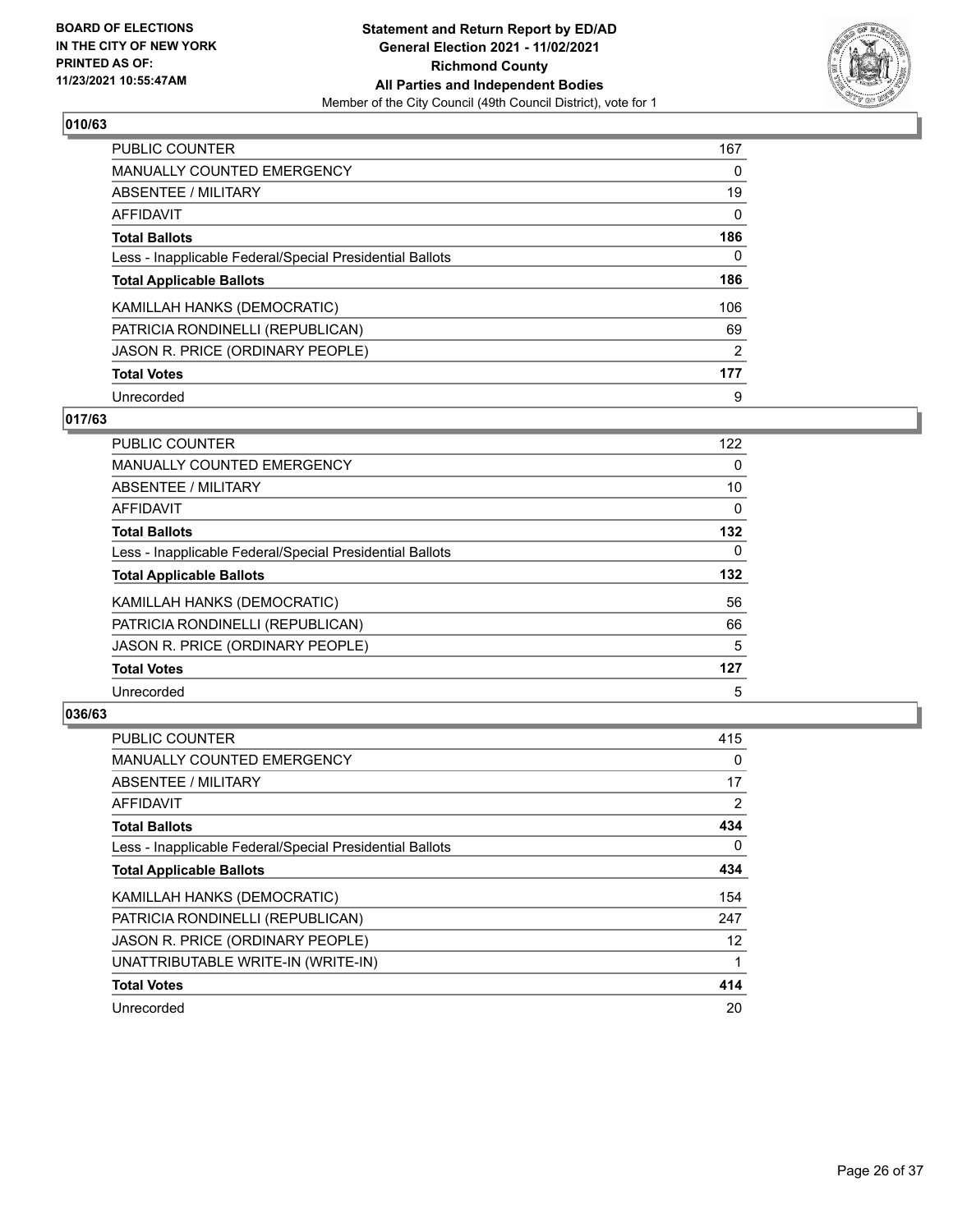

| <b>PUBLIC COUNTER</b>                                    | 287 |
|----------------------------------------------------------|-----|
| <b>MANUALLY COUNTED EMERGENCY</b>                        | 0   |
| ABSENTEE / MILITARY                                      | 16  |
| AFFIDAVIT                                                |     |
| <b>Total Ballots</b>                                     | 304 |
| Less - Inapplicable Federal/Special Presidential Ballots | 0   |
| <b>Total Applicable Ballots</b>                          | 304 |
| KAMILLAH HANKS (DEMOCRATIC)                              | 146 |
| PATRICIA RONDINELLI (REPUBLICAN)                         | 136 |
| JASON R. PRICE (ORDINARY PEOPLE)                         | 6   |
| JOSEPH C. BORELLI (WRITE-IN)                             | 1   |
| <b>KELVIN RICHARDS (WRITE-IN)</b>                        |     |
| <b>Total Votes</b>                                       | 290 |
| Unrecorded                                               | 14  |

# **038/63**

| <b>PUBLIC COUNTER</b>                                    | 279 |
|----------------------------------------------------------|-----|
| <b>MANUALLY COUNTED EMERGENCY</b>                        | 0   |
| ABSENTEE / MILITARY                                      | 19  |
| AFFIDAVIT                                                |     |
| <b>Total Ballots</b>                                     | 299 |
| Less - Inapplicable Federal/Special Presidential Ballots | 0   |
| <b>Total Applicable Ballots</b>                          | 299 |
| KAMILLAH HANKS (DEMOCRATIC)                              | 190 |
| PATRICIA RONDINELLI (REPUBLICAN)                         | 94  |
| JASON R. PRICE (ORDINARY PEOPLE)                         | 5   |
| <b>Total Votes</b>                                       | 289 |
| Unrecorded                                               | 10  |

| PUBLIC COUNTER                                           | 189 |
|----------------------------------------------------------|-----|
| MANUALLY COUNTED EMERGENCY                               | 0   |
| ABSENTEE / MILITARY                                      |     |
| AFFIDAVIT                                                |     |
| <b>Total Ballots</b>                                     | 197 |
| Less - Inapplicable Federal/Special Presidential Ballots | 0   |
| <b>Total Applicable Ballots</b>                          | 197 |
| KAMILLAH HANKS (DEMOCRATIC)                              | 133 |
| PATRICIA RONDINELLI (REPUBLICAN)                         | 55  |
| JASON R. PRICE (ORDINARY PEOPLE)                         | 2   |
| <b>Total Votes</b>                                       | 190 |
|                                                          |     |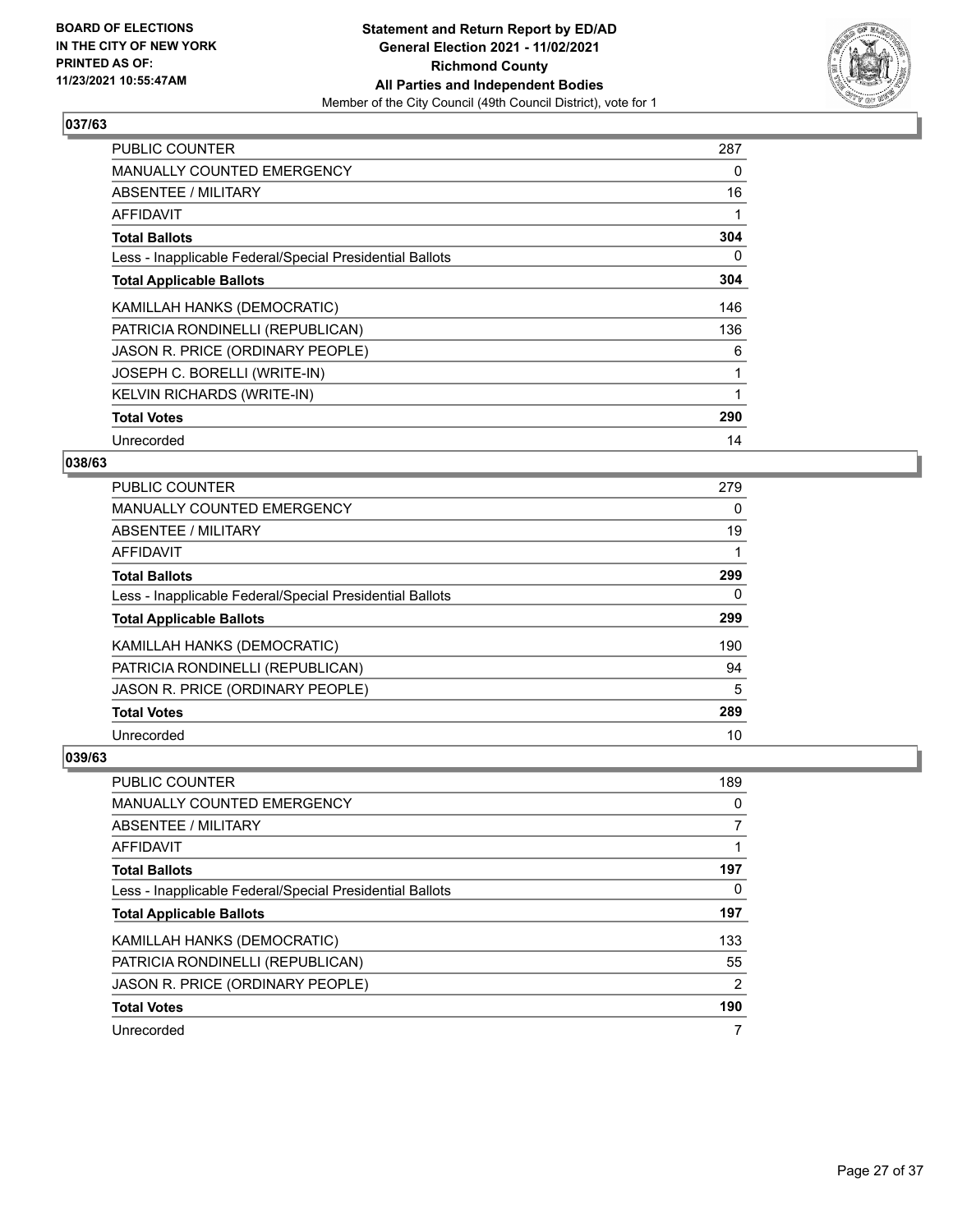

| PUBLIC COUNTER                                           | 158 |
|----------------------------------------------------------|-----|
| <b>MANUALLY COUNTED EMERGENCY</b>                        | 0   |
| ABSENTEE / MILITARY                                      | 7   |
| AFFIDAVIT                                                | 0   |
| <b>Total Ballots</b>                                     | 165 |
| Less - Inapplicable Federal/Special Presidential Ballots | 0   |
| <b>Total Applicable Ballots</b>                          | 165 |
| KAMILLAH HANKS (DEMOCRATIC)                              | 110 |
| PATRICIA RONDINELLI (REPUBLICAN)                         | 47  |
| JASON R. PRICE (ORDINARY PEOPLE)                         | 2   |
| JOSEPH C. BORELLI (WRITE-IN)                             |     |
| <b>Total Votes</b>                                       | 160 |
| Unrecorded                                               | 5   |

# **041/63**

| PUBLIC COUNTER                                           | 109 |
|----------------------------------------------------------|-----|
| <b>MANUALLY COUNTED EMERGENCY</b>                        | 0   |
| ABSENTEE / MILITARY                                      | 11  |
| AFFIDAVIT                                                | 1   |
| <b>Total Ballots</b>                                     | 121 |
| Less - Inapplicable Federal/Special Presidential Ballots | 0   |
| <b>Total Applicable Ballots</b>                          | 121 |
| KAMILLAH HANKS (DEMOCRATIC)                              | 103 |
| PATRICIA RONDINELLI (REPUBLICAN)                         | 8   |
| JASON R. PRICE (ORDINARY PEOPLE)                         | 2   |
| <b>JOSEPH CHRISTIAN (WRITE-IN)</b>                       | 1   |
| SAMANTHA BRANDT (WRITE-IN)                               | 1   |
| <b>Total Votes</b>                                       | 115 |
| Unrecorded                                               | 6   |

| <b>PUBLIC COUNTER</b>                                    | 131 |
|----------------------------------------------------------|-----|
| MANUALLY COUNTED EMERGENCY                               | 0   |
| ABSENTEE / MILITARY                                      | 9   |
| AFFIDAVIT                                                |     |
| <b>Total Ballots</b>                                     | 141 |
| Less - Inapplicable Federal/Special Presidential Ballots | 0   |
| <b>Total Applicable Ballots</b>                          | 141 |
| KAMILLAH HANKS (DEMOCRATIC)                              | 118 |
| PATRICIA RONDINELLI (REPUBLICAN)                         | 10  |
| JASON R. PRICE (ORDINARY PEOPLE)                         | 9   |
| <b>Total Votes</b>                                       | 137 |
| Unrecorded                                               | 4   |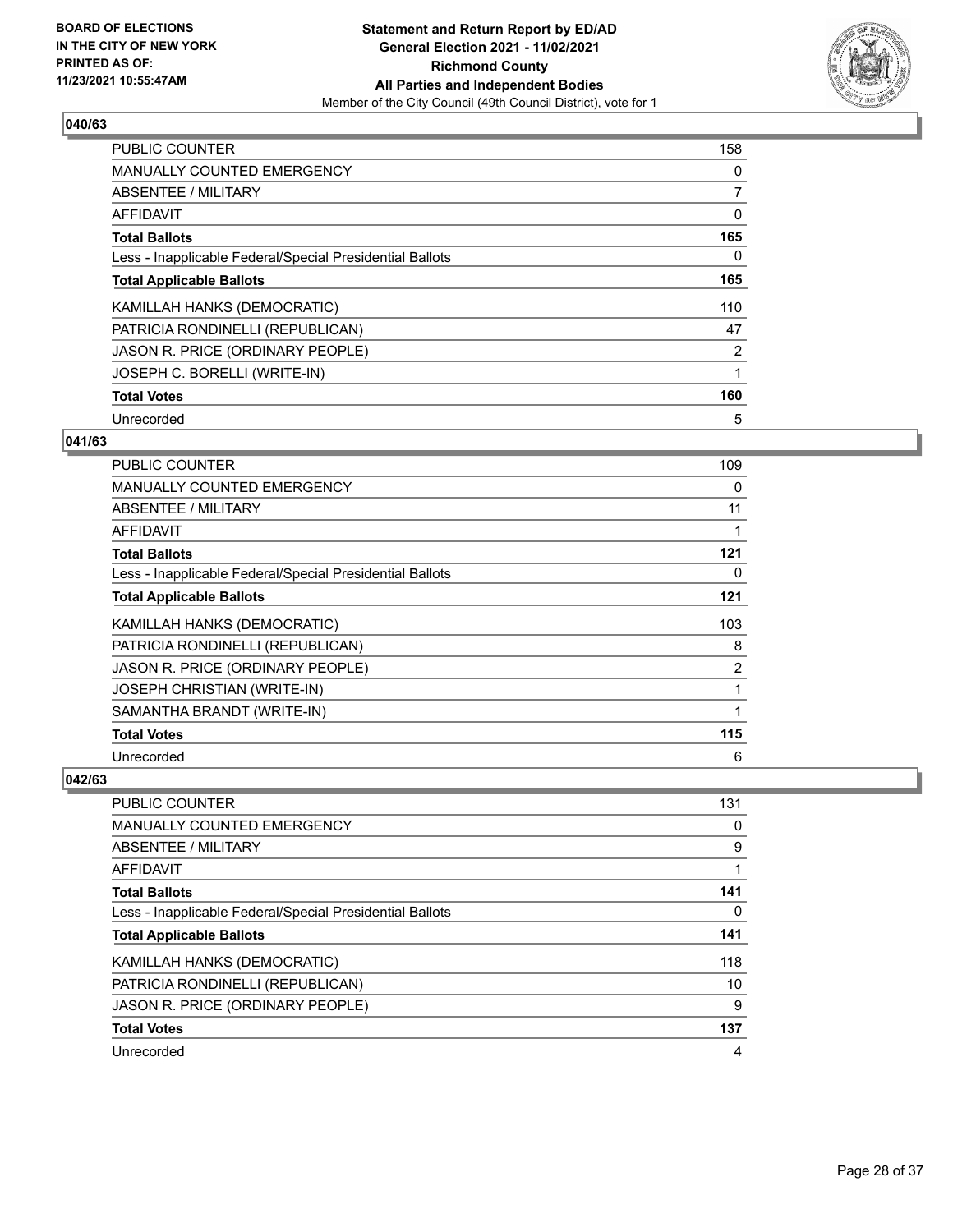

| <b>PUBLIC COUNTER</b>                                    | 240      |
|----------------------------------------------------------|----------|
| <b>MANUALLY COUNTED EMERGENCY</b>                        | $\Omega$ |
| ABSENTEE / MILITARY                                      | 16       |
| AFFIDAVIT                                                |          |
| <b>Total Ballots</b>                                     | 257      |
| Less - Inapplicable Federal/Special Presidential Ballots | 0        |
| <b>Total Applicable Ballots</b>                          | 257      |
| KAMILLAH HANKS (DEMOCRATIC)                              | 205      |
| PATRICIA RONDINELLI (REPUBLICAN)                         | 38       |
| JASON R. PRICE (ORDINARY PEOPLE)                         | 9        |
| <b>Total Votes</b>                                       | 252      |
| Unrecorded                                               | 5        |

#### **044/63**

| <b>PUBLIC COUNTER</b>                                    | 256      |
|----------------------------------------------------------|----------|
| MANUALLY COUNTED EMERGENCY                               | $\Omega$ |
| ABSENTEE / MILITARY                                      | 12       |
| AFFIDAVIT                                                | 2        |
| <b>Total Ballots</b>                                     | 270      |
| Less - Inapplicable Federal/Special Presidential Ballots | 0        |
| <b>Total Applicable Ballots</b>                          | 270      |
| KAMILLAH HANKS (DEMOCRATIC)                              | 219      |
| PATRICIA RONDINELLI (REPUBLICAN)                         | 38       |
| JASON R. PRICE (ORDINARY PEOPLE)                         | 3        |
| JEREMY AKYEMPONG (WRITE-IN)                              |          |
| <b>Total Votes</b>                                       | 261      |
| Unrecorded                                               | 9        |

| <b>PUBLIC COUNTER</b>                                    | 136      |
|----------------------------------------------------------|----------|
| <b>MANUALLY COUNTED EMERGENCY</b>                        | 0        |
| ABSENTEE / MILITARY                                      | 18       |
| AFFIDAVIT                                                | 0        |
| <b>Total Ballots</b>                                     | 154      |
| Less - Inapplicable Federal/Special Presidential Ballots | $\Omega$ |
| <b>Total Applicable Ballots</b>                          | 154      |
| KAMILLAH HANKS (DEMOCRATIC)                              | 125      |
| PATRICIA RONDINELLI (REPUBLICAN)                         | 15       |
| JASON R. PRICE (ORDINARY PEOPLE)                         | 5        |
| <b>Total Votes</b>                                       | 145      |
| Unrecorded                                               | 9        |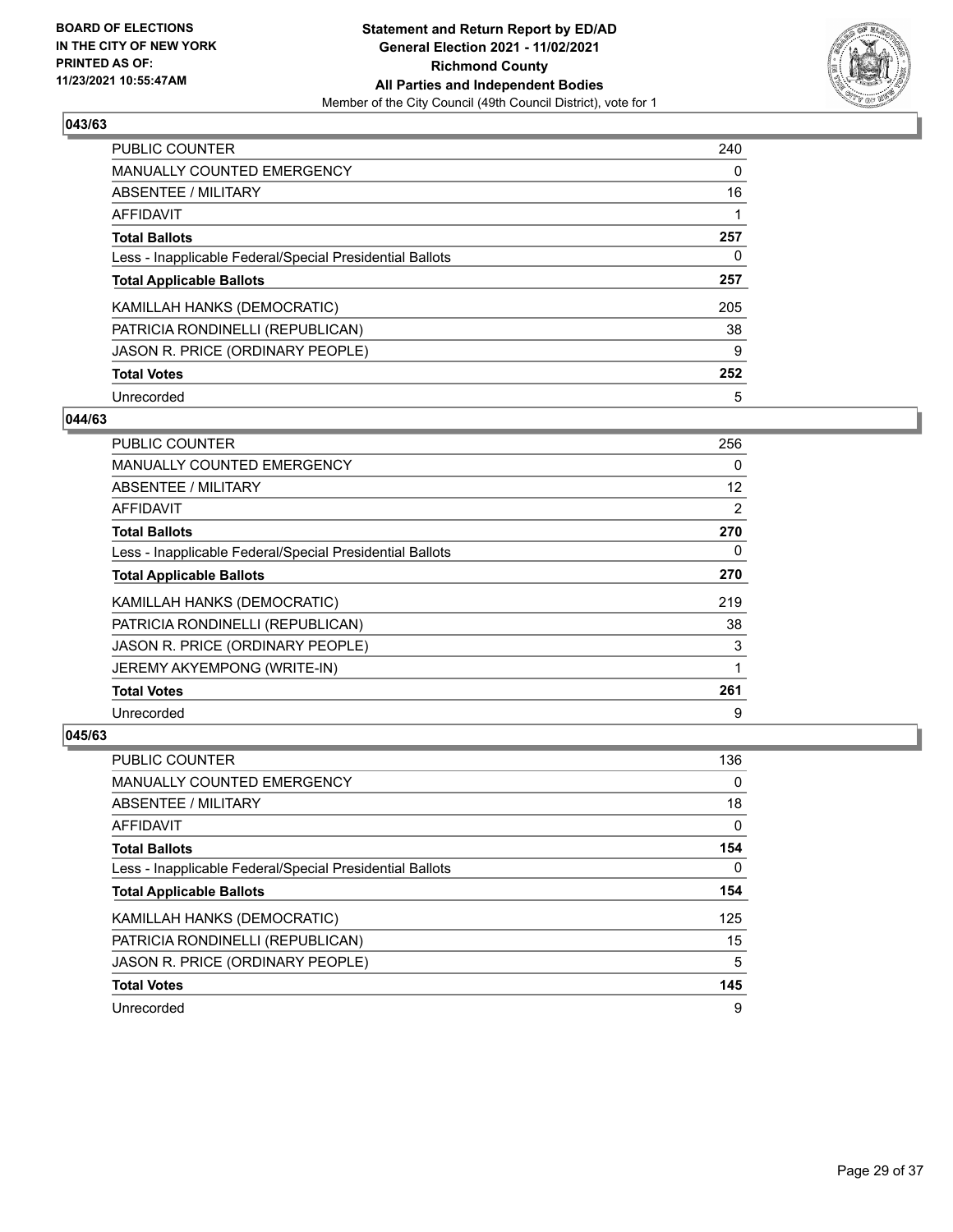

| <b>PUBLIC COUNTER</b>                                    | 230 |
|----------------------------------------------------------|-----|
| <b>MANUALLY COUNTED EMERGENCY</b>                        | 0   |
| <b>ABSENTEE / MILITARY</b>                               | 7   |
| <b>AFFIDAVIT</b>                                         | 3   |
| <b>Total Ballots</b>                                     | 240 |
| Less - Inapplicable Federal/Special Presidential Ballots | 0   |
| <b>Total Applicable Ballots</b>                          | 240 |
| KAMILLAH HANKS (DEMOCRATIC)                              | 84  |
| PATRICIA RONDINELLI (REPUBLICAN)                         | 137 |
| JASON R. PRICE (ORDINARY PEOPLE)                         | 3   |
| MOSHE HERZOG (WRITE-IN)                                  | 1   |
| SAL ALBANESE (WRITE-IN)                                  |     |
| <b>Total Votes</b>                                       | 226 |
| Unrecorded                                               | 14  |

# **061/63**

| <b>PUBLIC COUNTER</b>                                    | 320            |
|----------------------------------------------------------|----------------|
| <b>MANUALLY COUNTED EMERGENCY</b>                        | 0              |
| ABSENTEE / MILITARY                                      | 35             |
| AFFIDAVIT                                                | $\overline{2}$ |
| <b>Total Ballots</b>                                     | 357            |
| Less - Inapplicable Federal/Special Presidential Ballots | 0              |
| <b>Total Applicable Ballots</b>                          | 357            |
| KAMILLAH HANKS (DEMOCRATIC)                              | 139            |
| PATRICIA RONDINELLI (REPUBLICAN)                         | 199            |
| JASON R. PRICE (ORDINARY PEOPLE)                         | 2              |
| <b>Total Votes</b>                                       | 340            |
| Unrecorded                                               | 17             |

| <b>PUBLIC COUNTER</b>                                    | 60 |
|----------------------------------------------------------|----|
| <b>MANUALLY COUNTED EMERGENCY</b>                        | 0  |
| ABSENTEE / MILITARY                                      | 18 |
| AFFIDAVIT                                                | 0  |
| <b>Total Ballots</b>                                     | 78 |
| Less - Inapplicable Federal/Special Presidential Ballots | 0  |
| <b>Total Applicable Ballots</b>                          | 78 |
| KAMILLAH HANKS (DEMOCRATIC)                              | 40 |
| PATRICIA RONDINELLI (REPUBLICAN)                         | 30 |
| JASON R. PRICE (ORDINARY PEOPLE)                         |    |
| <b>Total Votes</b>                                       | 71 |
| Unrecorded                                               | 7  |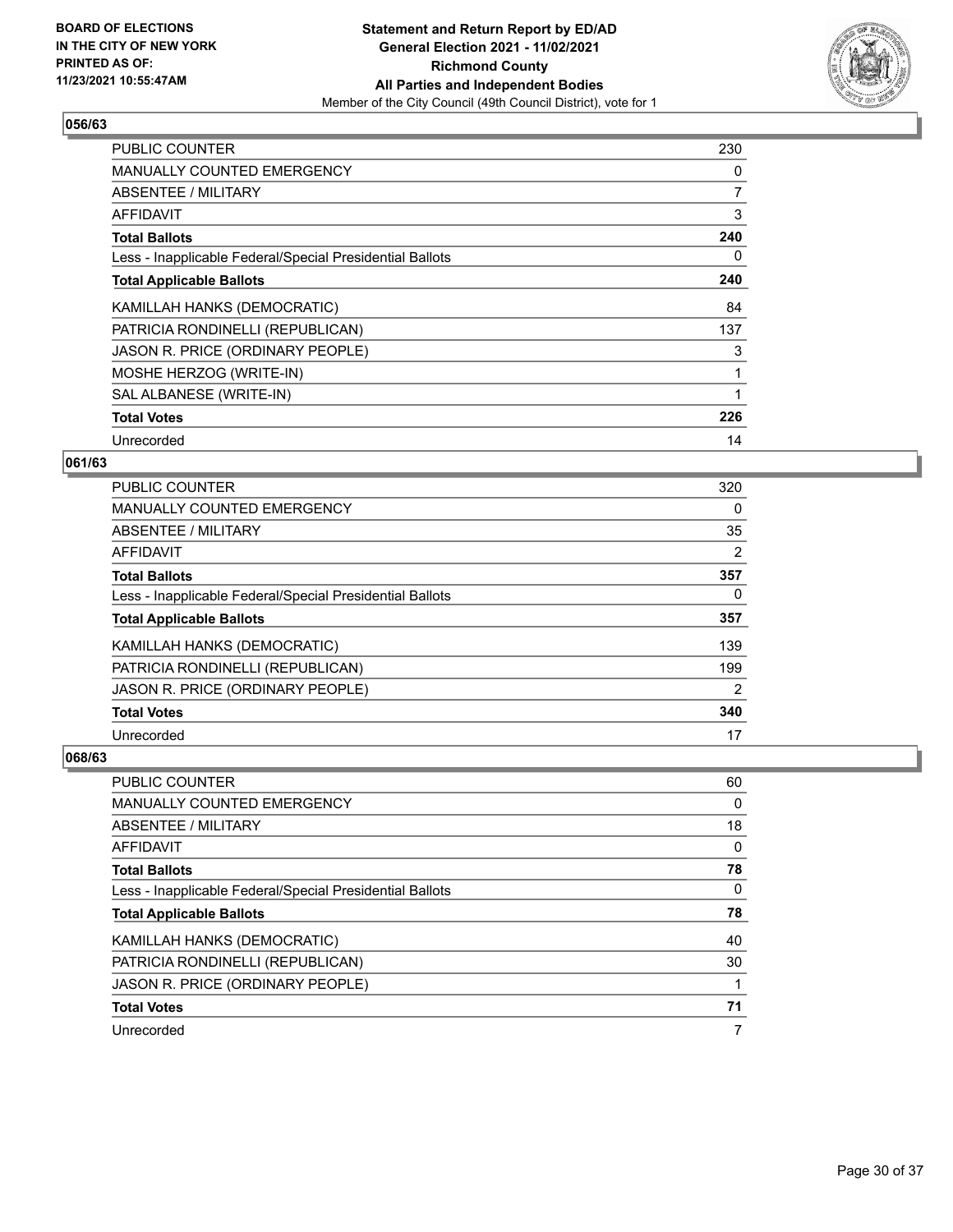

| <b>PUBLIC COUNTER</b>                                    | 203 |
|----------------------------------------------------------|-----|
| <b>MANUALLY COUNTED EMERGENCY</b>                        | 0   |
| ABSENTEE / MILITARY                                      | 63  |
| AFFIDAVIT                                                | 4   |
| <b>Total Ballots</b>                                     | 270 |
| Less - Inapplicable Federal/Special Presidential Ballots | 0   |
| <b>Total Applicable Ballots</b>                          | 270 |
| KAMILLAH HANKS (DEMOCRATIC)                              | 78  |
| PATRICIA RONDINELLI (REPUBLICAN)                         | 165 |
| JASON R. PRICE (ORDINARY PEOPLE)                         | 7   |
| SAL ALBANESE (WRITE-IN)                                  |     |
| UNATTRIBUTABLE WRITE-IN (WRITE-IN)                       |     |
| <b>Total Votes</b>                                       | 252 |
| Unrecorded                                               | 18  |

# **071/63**

| PUBLIC COUNTER                                           | 170      |
|----------------------------------------------------------|----------|
| MANUALLY COUNTED EMERGENCY                               | $\Omega$ |
| ABSENTEE / MILITARY                                      | 6        |
| AFFIDAVIT                                                | 0        |
| <b>Total Ballots</b>                                     | 176      |
| Less - Inapplicable Federal/Special Presidential Ballots | $\Omega$ |
| <b>Total Applicable Ballots</b>                          | 176      |
| KAMILLAH HANKS (DEMOCRATIC)                              | 123      |
| PATRICIA RONDINELLI (REPUBLICAN)                         | 35       |
| JASON R. PRICE (ORDINARY PEOPLE)                         | 4        |
| <b>Total Votes</b>                                       | 162      |
| Unrecorded                                               | 14       |

| <b>PUBLIC COUNTER</b>                                    | 336 |
|----------------------------------------------------------|-----|
| <b>MANUALLY COUNTED EMERGENCY</b>                        | 0   |
| ABSENTEE / MILITARY                                      | 23  |
| AFFIDAVIT                                                | 3   |
| <b>Total Ballots</b>                                     | 362 |
| Less - Inapplicable Federal/Special Presidential Ballots | 0   |
| <b>Total Applicable Ballots</b>                          | 362 |
| KAMILLAH HANKS (DEMOCRATIC)                              | 106 |
| PATRICIA RONDINELLI (REPUBLICAN)                         | 227 |
| JASON R. PRICE (ORDINARY PEOPLE)                         | 5   |
| <b>Total Votes</b>                                       | 338 |
| Unrecorded                                               | 24  |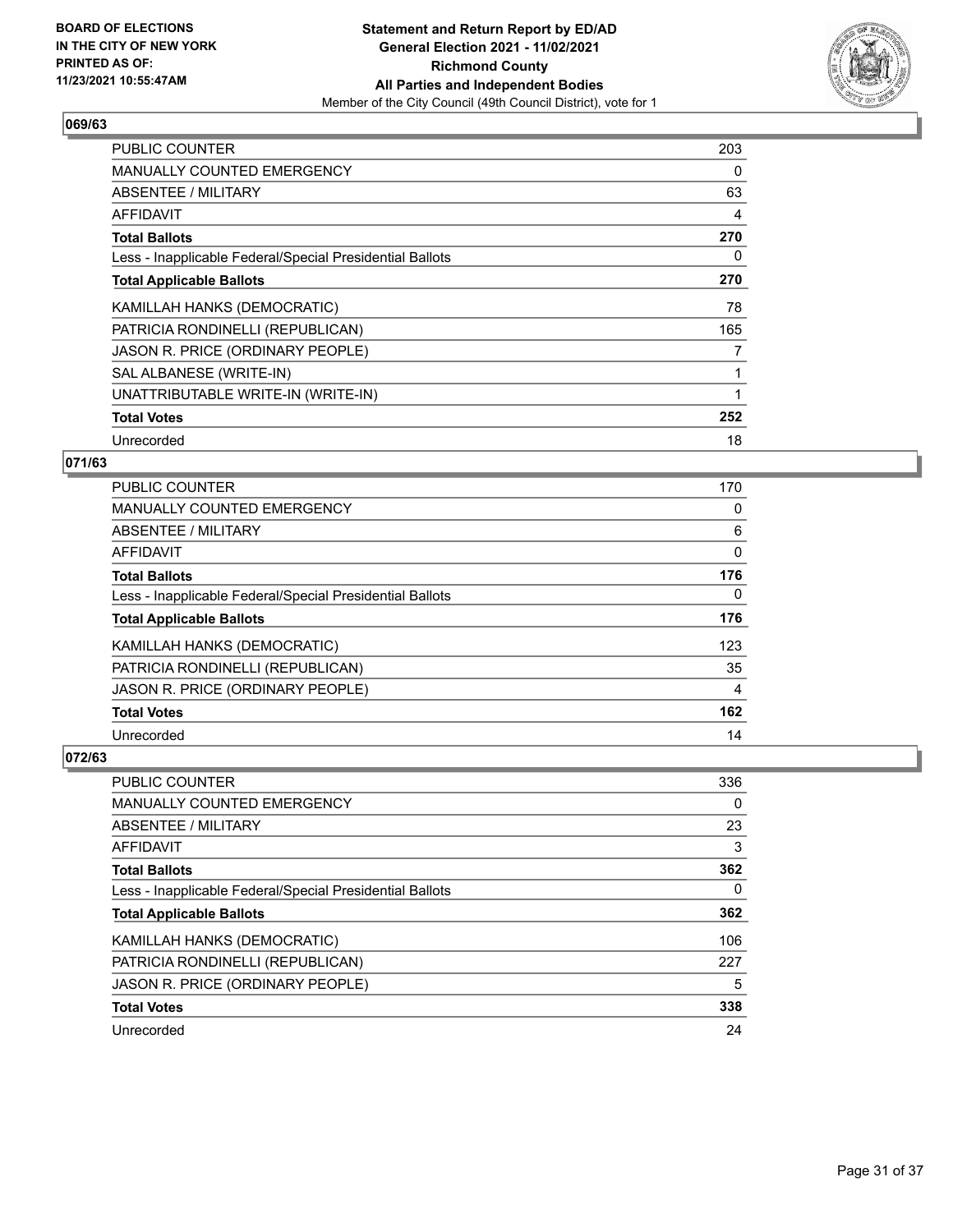

| <b>PUBLIC COUNTER</b>                                    | 307 |
|----------------------------------------------------------|-----|
| <b>MANUALLY COUNTED EMERGENCY</b>                        | 0   |
| ABSENTEE / MILITARY                                      | 21  |
| AFFIDAVIT                                                | 0   |
| <b>Total Ballots</b>                                     | 328 |
| Less - Inapplicable Federal/Special Presidential Ballots | 0   |
| <b>Total Applicable Ballots</b>                          | 328 |
| KAMILLAH HANKS (DEMOCRATIC)                              | 71  |
| PATRICIA RONDINELLI (REPUBLICAN)                         | 231 |
| JASON R. PRICE (ORDINARY PEOPLE)                         | 5   |
| <b>ROBIN KRAUS (WRITE-IN)</b>                            |     |
| <b>Total Votes</b>                                       | 308 |
| Unrecorded                                               | 20  |

# **074/63**

| <b>PUBLIC COUNTER</b>                                    | 191 |
|----------------------------------------------------------|-----|
| <b>MANUALLY COUNTED EMERGENCY</b>                        | 0   |
| ABSENTEE / MILITARY                                      | 12  |
| AFFIDAVIT                                                | 0   |
| <b>Total Ballots</b>                                     | 203 |
| Less - Inapplicable Federal/Special Presidential Ballots | 0   |
| <b>Total Applicable Ballots</b>                          | 203 |
| KAMILLAH HANKS (DEMOCRATIC)                              | 80  |
| PATRICIA RONDINELLI (REPUBLICAN)                         | 107 |
| JASON R. PRICE (ORDINARY PEOPLE)                         | 5   |
| <b>Total Votes</b>                                       | 192 |
| Unrecorded                                               | 11  |

| PUBLIC COUNTER                                           | 257 |
|----------------------------------------------------------|-----|
| MANUALLY COUNTED EMERGENCY                               | 0   |
| ABSENTEE / MILITARY                                      | 9   |
| AFFIDAVIT                                                | 1   |
| <b>Total Ballots</b>                                     | 267 |
| Less - Inapplicable Federal/Special Presidential Ballots | 0   |
| <b>Total Applicable Ballots</b>                          | 267 |
| KAMILLAH HANKS (DEMOCRATIC)                              | 143 |
| PATRICIA RONDINELLI (REPUBLICAN)                         | 104 |
| JASON R. PRICE (ORDINARY PEOPLE)                         | 5   |
| JAMIE REYES (WRITE-IN)                                   | 1   |
| UNATTRIBUTABLE WRITE-IN (WRITE-IN)                       |     |
| <b>Total Votes</b>                                       | 254 |
| Unrecorded                                               | 13  |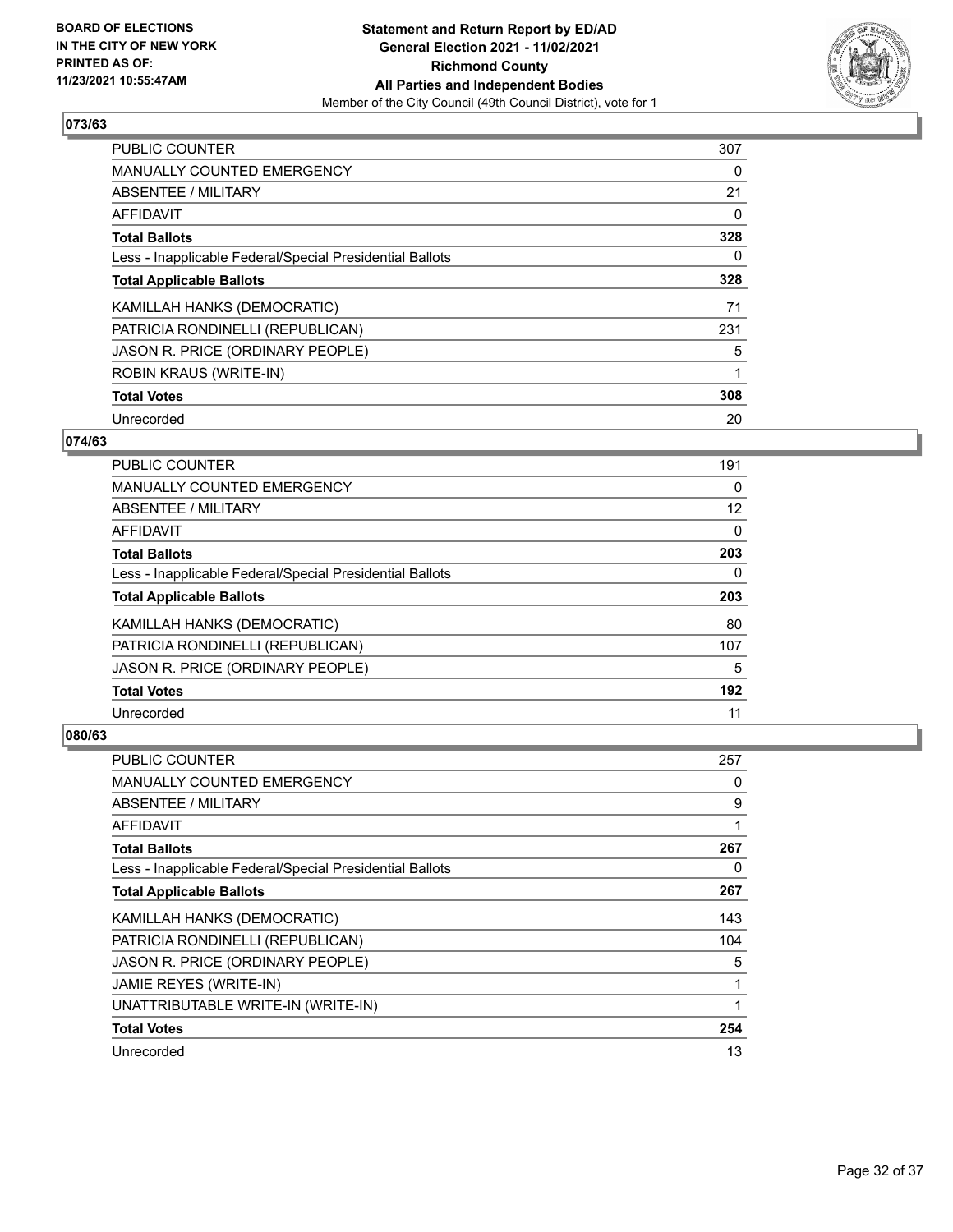

| PUBLIC COUNTER                                           | 194 |
|----------------------------------------------------------|-----|
| <b>MANUALLY COUNTED EMERGENCY</b>                        | 0   |
| ABSENTEE / MILITARY                                      | 27  |
| <b>AFFIDAVIT</b>                                         |     |
| <b>Total Ballots</b>                                     | 222 |
| Less - Inapplicable Federal/Special Presidential Ballots | 0   |
| <b>Total Applicable Ballots</b>                          | 222 |
| KAMILLAH HANKS (DEMOCRATIC)                              | 116 |
| PATRICIA RONDINELLI (REPUBLICAN)                         | 94  |
| JASON R. PRICE (ORDINARY PEOPLE)                         |     |
| UNATTRIBUTABLE WRITE-IN (WRITE-IN)                       |     |
| <b>Total Votes</b>                                       | 212 |
| Unrecorded                                               | 10  |

| <b>PUBLIC COUNTER</b>                                    | 0 |
|----------------------------------------------------------|---|
| <b>MANUALLY COUNTED EMERGENCY</b>                        | 0 |
| ABSENTEE / MILITARY                                      | 0 |
| AFFIDAVIT                                                | 0 |
| <b>Total Ballots</b>                                     | 0 |
| Less - Inapplicable Federal/Special Presidential Ballots | 0 |
| <b>Total Applicable Ballots</b>                          | 0 |
| KAMILLAH HANKS (DEMOCRATIC)                              | 0 |
| PATRICIA RONDINELLI (REPUBLICAN)                         | 0 |
| JASON R. PRICE (ORDINARY PEOPLE)                         | 0 |
| <b>Total Votes</b>                                       | 0 |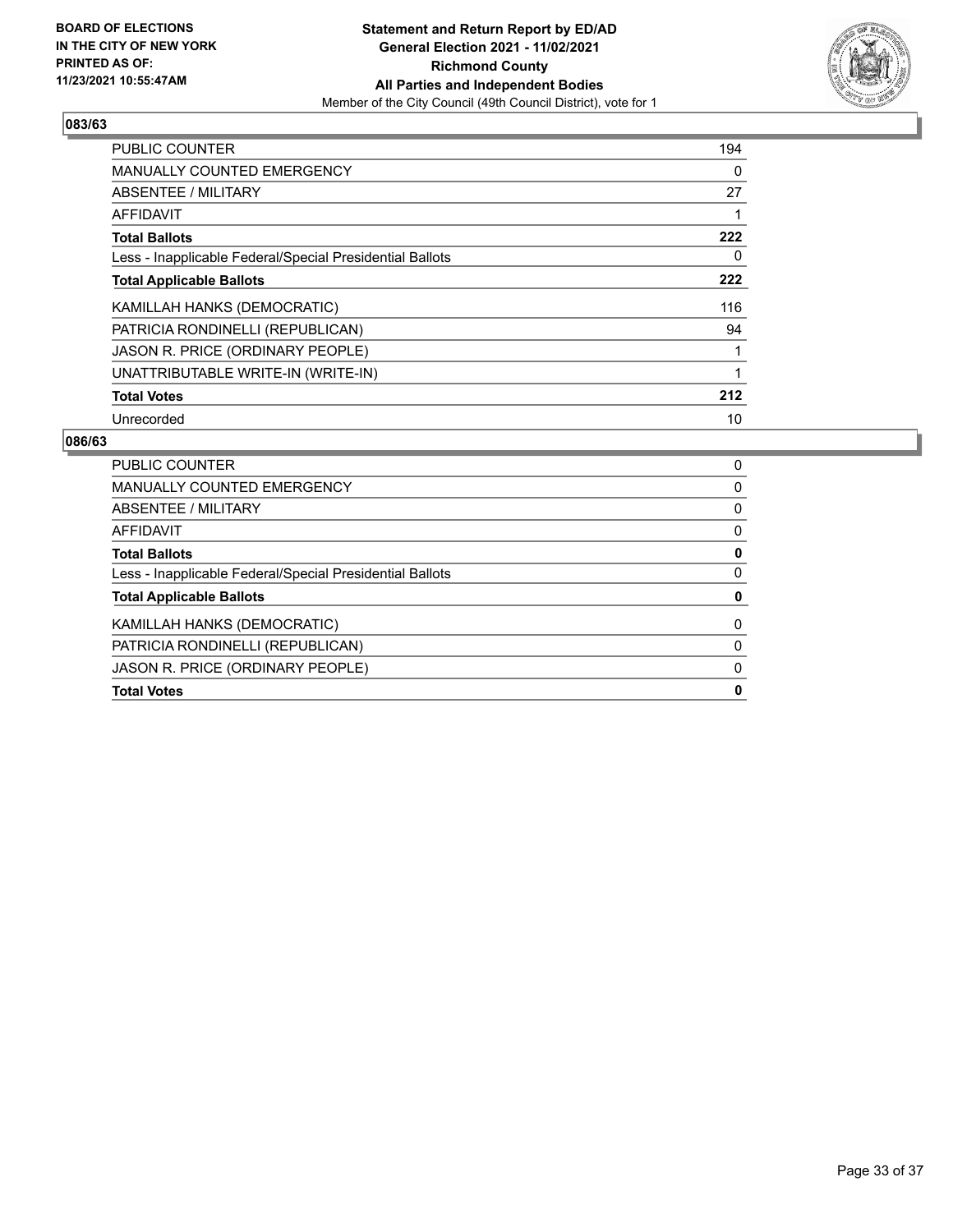

| PUBLIC COUNTER                                           | 320 |
|----------------------------------------------------------|-----|
| <b>MANUALLY COUNTED EMERGENCY</b>                        | 0   |
| ABSENTEE / MILITARY                                      | 19  |
| AFFIDAVIT                                                |     |
| <b>Total Ballots</b>                                     | 340 |
| Less - Inapplicable Federal/Special Presidential Ballots | 0   |
| <b>Total Applicable Ballots</b>                          | 340 |
| KAMILLAH HANKS (DEMOCRATIC)                              | 111 |
| PATRICIA RONDINELLI (REPUBLICAN)                         | 206 |
| JASON R. PRICE (ORDINARY PEOPLE)                         | 6   |
| <b>Total Votes</b>                                       | 323 |
| Unrecorded                                               | 17  |

#### **049/64**

| PUBLIC COUNTER                                           | 315 |
|----------------------------------------------------------|-----|
| <b>MANUALLY COUNTED EMERGENCY</b>                        | 0   |
| ABSENTEE / MILITARY                                      | 26  |
| AFFIDAVIT                                                | 0   |
| <b>Total Ballots</b>                                     | 341 |
| Less - Inapplicable Federal/Special Presidential Ballots | 0   |
| <b>Total Applicable Ballots</b>                          | 341 |
| KAMILLAH HANKS (DEMOCRATIC)                              | 137 |
| PATRICIA RONDINELLI (REPUBLICAN)                         | 166 |
| JASON R. PRICE (ORDINARY PEOPLE)                         | 5   |
| DAVID M. CARR (WRITE-IN)                                 | 1   |
| SAL ALBANESE (WRITE-IN)                                  | 1   |
| <b>Total Votes</b>                                       | 310 |
| Unrecorded                                               | 31  |

| PUBLIC COUNTER                                           | 332 |
|----------------------------------------------------------|-----|
| <b>MANUALLY COUNTED EMERGENCY</b>                        | 0   |
| ABSENTEE / MILITARY                                      | 14  |
| AFFIDAVIT                                                | 0   |
| <b>Total Ballots</b>                                     | 346 |
| Less - Inapplicable Federal/Special Presidential Ballots | 0   |
| <b>Total Applicable Ballots</b>                          | 346 |
|                                                          |     |
| KAMILLAH HANKS (DEMOCRATIC)                              | 138 |
| PATRICIA RONDINELLI (REPUBLICAN)                         | 189 |
| JASON R. PRICE (ORDINARY PEOPLE)                         | 6   |
| <b>Total Votes</b>                                       | 333 |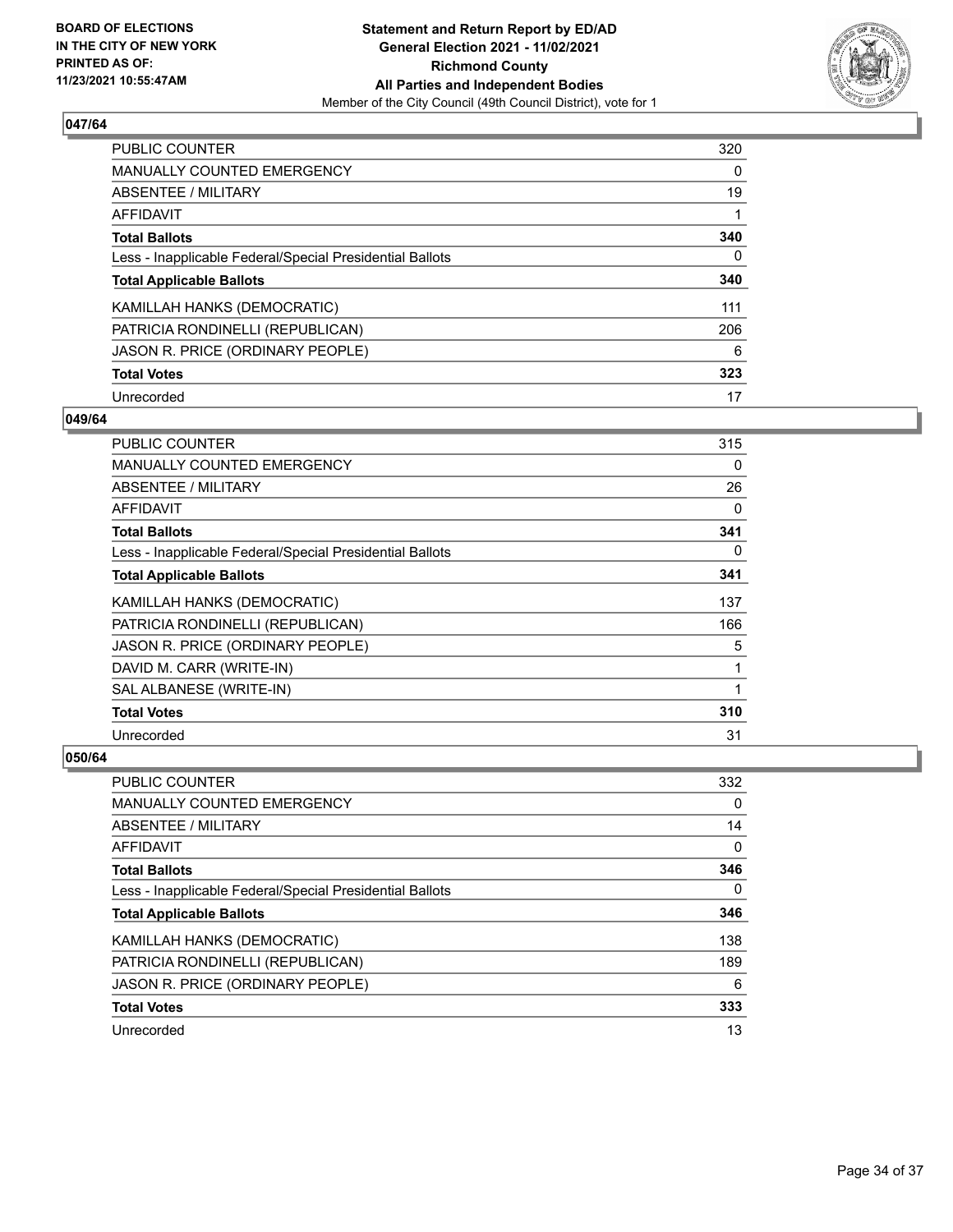

| PUBLIC COUNTER                                           | 255      |
|----------------------------------------------------------|----------|
| <b>MANUALLY COUNTED EMERGENCY</b>                        | $\Omega$ |
| ABSENTEE / MILITARY                                      |          |
| AFFIDAVIT                                                | 0        |
| <b>Total Ballots</b>                                     | 262      |
| Less - Inapplicable Federal/Special Presidential Ballots | 0        |
| <b>Total Applicable Ballots</b>                          | 262      |
| KAMILLAH HANKS (DEMOCRATIC)                              | 104      |
| PATRICIA RONDINELLI (REPUBLICAN)                         | 130      |
| JASON R. PRICE (ORDINARY PEOPLE)                         | 4        |
| <b>Total Votes</b>                                       | 238      |
| Unrecorded                                               | 24       |

#### **052/64**

| <b>PUBLIC COUNTER</b>                                    | 292      |
|----------------------------------------------------------|----------|
| <b>MANUALLY COUNTED EMERGENCY</b>                        | $\Omega$ |
| ABSENTEE / MILITARY                                      | 16       |
| <b>AFFIDAVIT</b>                                         | 2        |
| <b>Total Ballots</b>                                     | 310      |
| Less - Inapplicable Federal/Special Presidential Ballots | $\Omega$ |
| <b>Total Applicable Ballots</b>                          | 310      |
| KAMILLAH HANKS (DEMOCRATIC)                              | 100      |
| PATRICIA RONDINELLI (REPUBLICAN)                         | 181      |
| JASON R. PRICE (ORDINARY PEOPLE)                         | 7        |
| <b>Total Votes</b>                                       | 288      |
| Unrecorded                                               | 22       |

| <b>PUBLIC COUNTER</b>                                    | 352 |
|----------------------------------------------------------|-----|
| MANUALLY COUNTED EMERGENCY                               | 0   |
| ABSENTEE / MILITARY                                      | 19  |
| AFFIDAVIT                                                | 1   |
| <b>Total Ballots</b>                                     | 372 |
| Less - Inapplicable Federal/Special Presidential Ballots | 0   |
| <b>Total Applicable Ballots</b>                          | 372 |
| KAMILLAH HANKS (DEMOCRATIC)                              | 149 |
| PATRICIA RONDINELLI (REPUBLICAN)                         | 210 |
| JASON R. PRICE (ORDINARY PEOPLE)                         | 3   |
| JOSEPH C. BORELLI (WRITE-IN)                             | 2   |
| <b>Total Votes</b>                                       | 364 |
| Unrecorded                                               | 8   |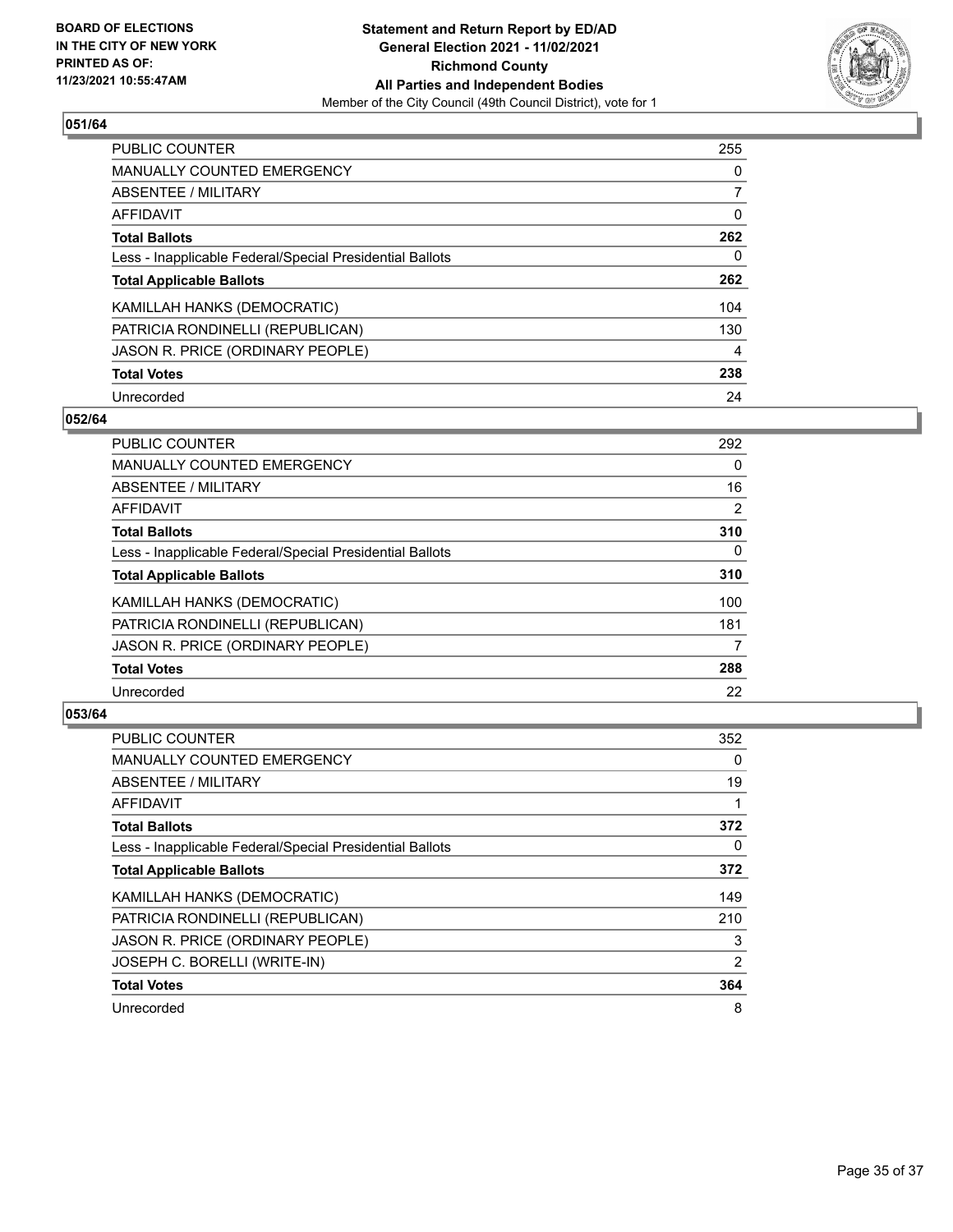

| <b>PUBLIC COUNTER</b>                                    | 215      |
|----------------------------------------------------------|----------|
| <b>MANUALLY COUNTED EMERGENCY</b>                        | $\Omega$ |
| ABSENTEE / MILITARY                                      | 28       |
| AFFIDAVIT                                                | $\Omega$ |
| <b>Total Ballots</b>                                     | 243      |
| Less - Inapplicable Federal/Special Presidential Ballots | 0        |
| <b>Total Applicable Ballots</b>                          | 243      |
| KAMILLAH HANKS (DEMOCRATIC)                              | 99       |
| PATRICIA RONDINELLI (REPUBLICAN)                         | 130      |
| JASON R. PRICE (ORDINARY PEOPLE)                         | 3        |
| <b>Total Votes</b>                                       | 232      |
| Unrecorded                                               | 11       |

#### **067/64**

| JASON R. PRICE (ORDINARY PEOPLE)                         | $\Omega$ |
|----------------------------------------------------------|----------|
| PATRICIA RONDINELLI (REPUBLICAN)                         | $\Omega$ |
| KAMILLAH HANKS (DEMOCRATIC)                              | $\Omega$ |
| <b>Total Applicable Ballots</b>                          | 0        |
| Less - Inapplicable Federal/Special Presidential Ballots | $\Omega$ |
| <b>Total Ballots</b>                                     | 0        |
| AFFIDAVIT                                                | 0        |
| <b>ABSENTEE / MILITARY</b>                               | $\Omega$ |
| <b>MANUALLY COUNTED EMERGENCY</b>                        | $\Omega$ |
| PUBLIC COUNTER                                           | 0        |

| <b>PUBLIC COUNTER</b>                                    | 0        |
|----------------------------------------------------------|----------|
| <b>MANUALLY COUNTED EMERGENCY</b>                        | 0        |
| ABSENTEE / MILITARY                                      | 0        |
| AFFIDAVIT                                                | 0        |
| <b>Total Ballots</b>                                     | 0        |
| Less - Inapplicable Federal/Special Presidential Ballots | 0        |
| <b>Total Applicable Ballots</b>                          | 0        |
| KAMILLAH HANKS (DEMOCRATIC)                              | $\Omega$ |
| PATRICIA RONDINELLI (REPUBLICAN)                         | $\Omega$ |
| JASON R. PRICE (ORDINARY PEOPLE)                         | $\Omega$ |
| <b>Total Votes</b>                                       | 0        |
|                                                          |          |